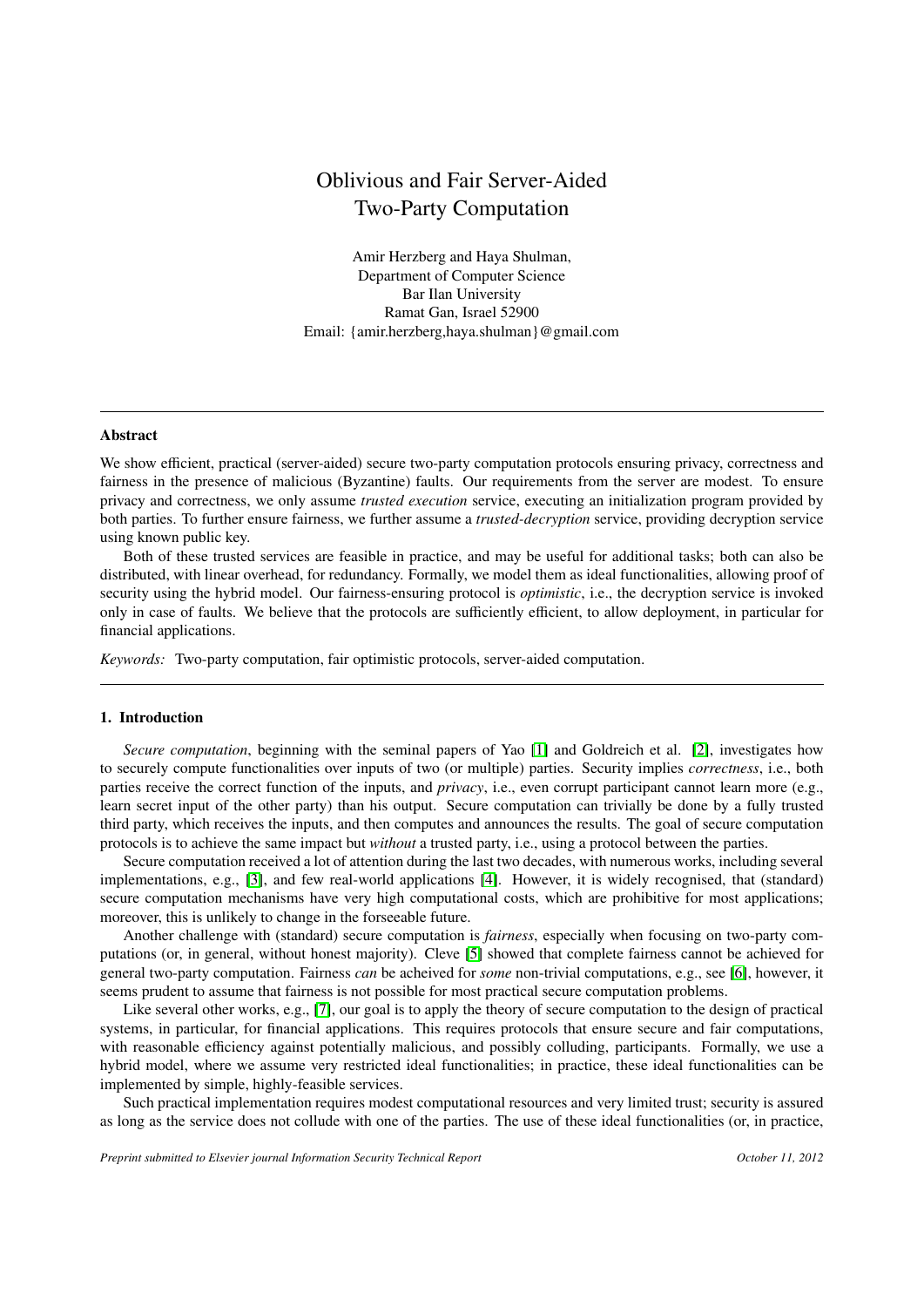weakly-trusted services), allows us to address the two main challenges: *e*ffi*ciency* and *fairness*. We next briefly discuss these challenges.

*E*ffi*ciency.* Secure computation protocols suffer from a significant overhead, especially when considering arbitrary (byzantine) faults, as often required in practice. The basic secure function evaluation technique for two-party computation, [\[1\]](#page-15-0), ensures security, privacy and integrity only against passive, semi-honest, adversaries that follow the steps of the protocol. This protection however does not suffice for real life systems, where malicious participants may arbitrarily deviate from the prescribed steps of the protocol, e.g., in an attempt to gain an unfair advantage. The basic protocol of [\[1\]](#page-15-0) was extended by Goldreich et al. [\[2\]](#page-15-1) to ensure security against malicious adversaries, e.g., those that may try to alter the agreed computation. Several later works improved efficiency, e.g., [\[8–](#page-16-0)[10\]](#page-16-1). However, these protocols are still so computationally intensive, that they are impractical for many real life applications, and specifically for most financial applications. Indeed, there is little hope of sufficient improvements in the efficiency of secure computation protocols, to allow their use for such tasks in the forseenable future.

*Fairness.* Protocols for financial applications, e.g., for currency exchange, must also ensure *fairness* to the transaction performed by the parties, i.e., either both parties receive the result of the computation, e.g., a signed check, or no one does. Indeed, in the malicious model, an adversary can always abort after receiving its output and before the honest party receives output. As early as in 1986, Cleve [\[5\]](#page-15-4) showed that fairness cannot be achieved for general computation without an honest majority. Hence, to ensure fairness *and* efficiency against malicious faults, as required for practical (financial) applications, some extra assumptions are necessary. Indeed, for fairness, most works assume that the protocol involves an additional party, usually referred to as the *Trusted Third Party (TTP)*, that provides a service ensuring fairness.

An important goal is to reduce the requirements from this service, thereby making the solutions more practical and effective, including computations requirements, communication requirements, implementation complexity requirements and trust requirements. In this work, we study the use of highly restricted third party services; formally, we model these services as simple *ideal functionalities*, allowing us to prove security of our constructions in the hybrid model.

The first third party (or ideal functionality) we define is the *Common Circuit Evaluation (CCE)*, a generalisation of the Common Reference String (CRS) functionality of [\[11\]](#page-16-2). The CCE service receives, from each of the two participants (Alice and Bob), a circuit  $(C_A, C_B)$ , confirms it is the same  $(C_A = C_B)$ , and produces the result of running it on random inputs. We show that the CCE service allows an efficient implementation of two party secure computation, secure against malicious participants; additional applications are also possible. Note that this service is simple, rather efficient, and easily parallelised (for scalability and availability) as well as distributed (for security against a rogue server).

The second third party (aka ideal functionality) we define is the *decryption service*, which is used to ensure fairness to the two-party computation protocol. This service operates in two phases. During the initial phase, after being invoked by the two parties Alice and Bob, it produces a decryption key and sends to both parties. The first phase is not required in practice: the service can register its encryption key in a public repository, and the parties can retrieve it from there as needed. If one of the parties misbehaves, the decryption service is invoked to restore fairness: it decrypts a message (which it receives from one of the parties) with its secret decryption key, and again sends the result to *both parties*. Note that, like the CCE service, the trusted decryption service is also simple, efficient, and easily parallelised and distributed.

The ideal functionalities capturing the models can be realised, e.g., by weakly-trusted additional parties. Further research is required to determine whether these models are indeed the minimal necessary, or whether the same goals (efficiency, fairness) be achieved in even weaker models; furthermore, the models that we present may also be useful for other tasks.

Following many previous protocols for ensuring fairness using a TTP, our fairness-ensuring protocol is *optimistic*; specifically, the parties involve the TTP only in case of a misbehaviour by the peer or in case of faults. In this sense, our work is related to many existing works on optimistic fair exchange and similar tasks, e.g., see [\[12,](#page-16-3) [13\]](#page-16-4), except that these works support only specific, relatively simple interactions, e.g., certified mail, contract signing, and do not hide the values exchanged from the trusted third party. In contrast, our protocol supports arbitrary computations, and does not expose the inputs (or respective outputs) of the parties to the ideal functionality that ensures fairness.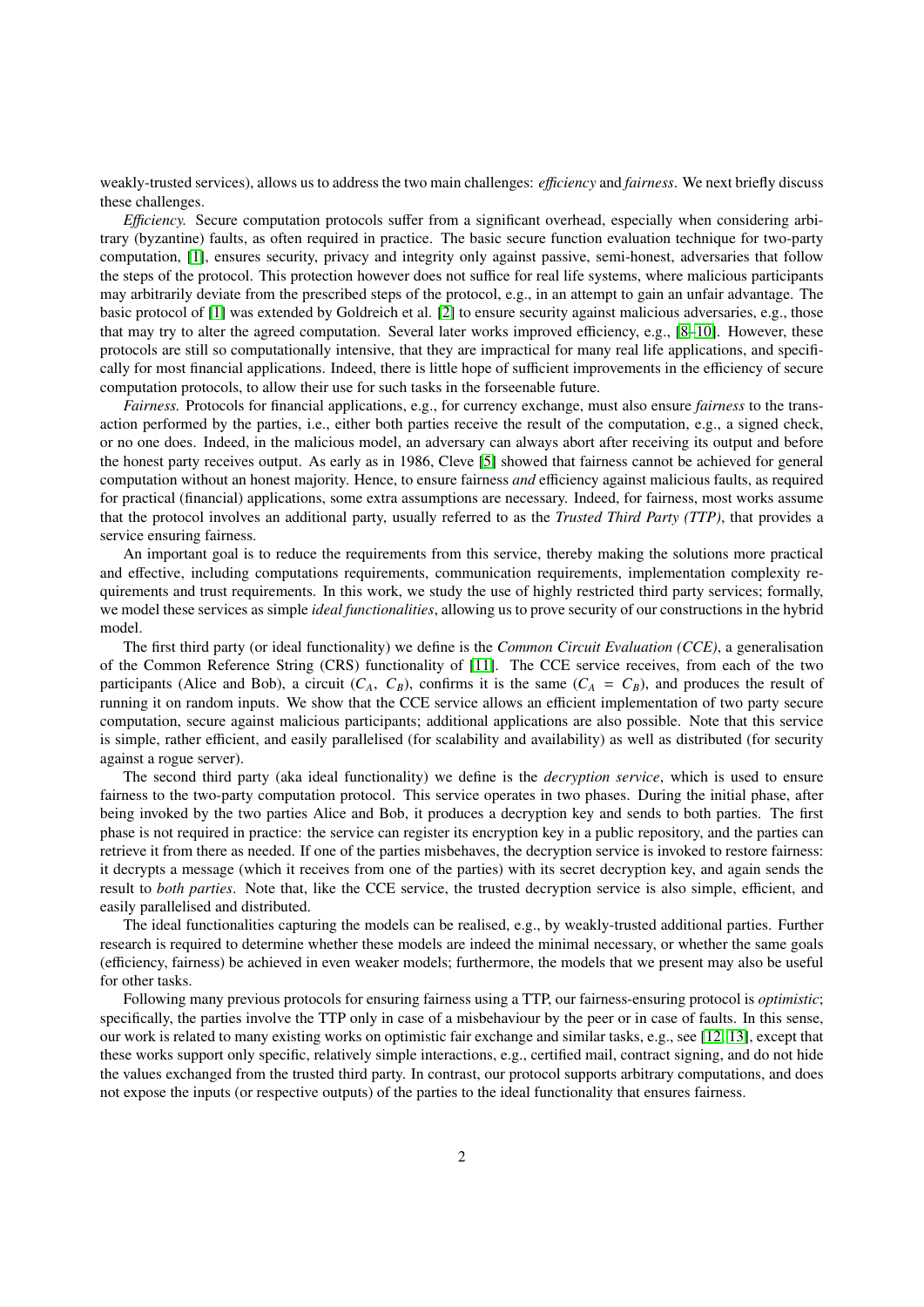#### *1.1. Related Work*

Following to [\[5\]](#page-15-4), which showed that fairness cannot be achieved for general computation without an honest majority, different relaxed definitions of fairness were considered.

One approach, the gradual release, see [\[14](#page-16-5)[–22\]](#page-16-6), considers a relaxed notion of fairness, where the output is revealed gradually, and a cheating party does not obtain a significant advantage over the honest party, by aborting early. In order to release the output gradually many rounds of interaction are required, which may render this approach impractical for realistic applications.

Another approach towards ensuring fairness is to use an optimistic trusted third party, which allows to restore complete fairness in case one of the parties aborts; optimistic approach was proposed mostly for specific tasks, esp. fair exchange [\[12,](#page-16-3) [13,](#page-16-4) [23\]](#page-16-7).

In [\[24\]](#page-16-8), Lindell considered a relaxed notion of fairness, and presented the *legally enforceable fair* secure two-party computation, using trusted third parties. An outcome of the protocol is that either both parties receive the output, or only one receives the output while the other receives a digitally signed check from the other party which can be then used at a court of law or a bank. In contrast to optimistic model, [\[24\]](#page-16-8) provides a weaker security guarantee by allowing an adversary to breach fairness. Cachin and Camenisch, [\[25\]](#page-16-9), presented optimistic fair secure computation protocol, with constant number of interactions. Our protocols essentially improve over this earlier work, in efficiency, see comparison and analysis in Section [6.1,](#page-13-0) provable security, and most notably, by allowing a guarantee to the computation.

## *1.2. Contributions*

This work has both practical and theoretical contributions:

- Efficient, practical protocols for (fair) two party computation, with set-up assumptions formulating the new models which we introduce in this work. The models are implementable using a weakly-trusted 'third party'. Our protocols are secure against malicious (byzantine) faults, but with efficiency comparable to that of the existing protocols that are secure only against honest-but-curious participants.
- Introduction of two new models, the *Common Circuit Evaluation (CCE) model* where we use a CCE service to improve efficiency, and the *decryption model* which provides basic generic facility allowing resolution of conflicts (e.g., for fairness).

## *1.3. Organisation*

In the next section, we present definitions and preliminaries. Then, in Section [3,](#page-5-0) we introduce the *Common Circuit Evaluation (CCE) model*, allowing offline set-up assumption for greater efficiency; we subsequently use this model in Section [4.](#page-6-0) In Section [5](#page-11-0) we introduce the *decryption functionality* that upon requests validates and decrypts the input ciphertext. We later use this functionality in Section [6](#page-11-1) in the construction of a fair two-party protocol, where we use the decryption functionality to restore fairness in case of failures or misbehaviour by one of the participants. In Section [7](#page-14-0) we present sample financial applications based on our protocols. Finally, in Section [8,](#page-15-7) we conclude and present future research directions.

A preliminary version of this work appeared in [\[26\]](#page-16-10).

## 2. Definitions and Preliminaries

In this section we present the definition for secure two-party computation, following the standard definitions presented in prior art, specifically [\[27–](#page-16-11)[29\]](#page-16-12). We begin, in subsection [2.1,](#page-3-0) by defining fair two-party computation, for functions  $f(x_1, x_2) = (f_1(x_1, x_2), f_2(x_1, x_2))$ , where  $x_1, x_2$  are the inputs from the corresponding parties  $P_1, P_2$ , with  $f_1$ ,  $f_2$  defining the corresponding outputs.

Later in the paper, we present two efficient protocols; first, in Section [4,](#page-6-0) we present a protocol that ensures two-party secure computation for the special case of functions with output only at the second party ('Bob'), i.e.,  $f(x_1, x_2) = (\perp, g(x_1, x_2))$ , assuming a Common Circuit Evaluation (CCE) service. Then, in Section [6,](#page-11-1) we present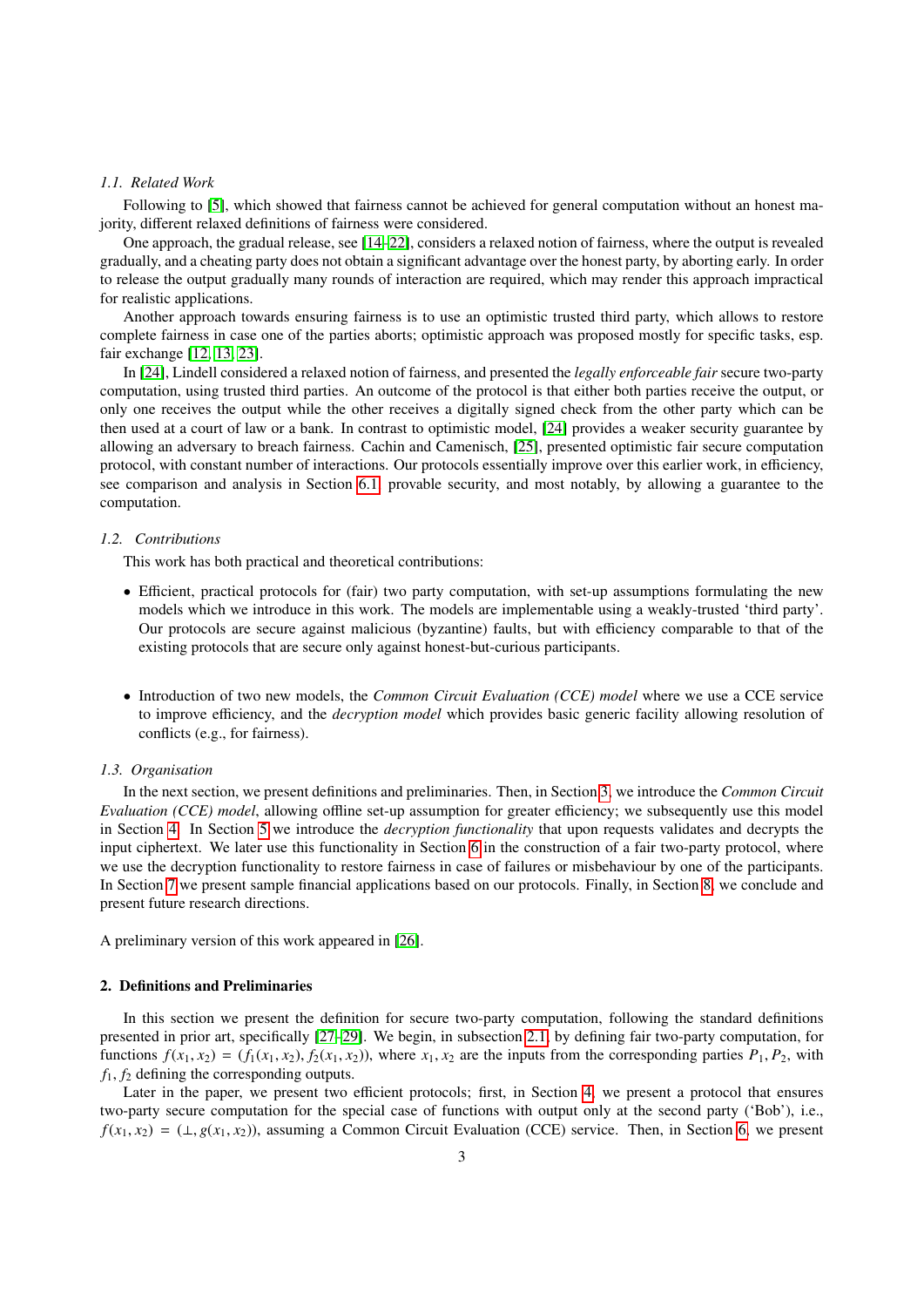a protocol that ensures *fair* two party secure computation for functions *f* with outputs at both parties, using the protocol of Section [4](#page-6-0) and further assuming and using a Decryption service. In subsection [2.2,](#page-5-1) we define cryptographic mechanisms used by both protocols.

### <span id="page-3-0"></span>*2.1. Fair Two-Party Computation*

The goal of a secure two-party protocol is to allow two parties  $P_1, P_2$  $P_1, P_2$  $P_1, P_2$  to securely compute a functionality<sup>1</sup>  $f(x_1, x_2)$ <br>*r* their private inputs  $(x_1, x_2 \in \{0, 1\}^n$  respectively where  $n \in \mathbb{N}$  is the *security p* over their private inputs  $(x_1, x_2 \in \{0, 1\}^n$ , respectively, where  $n \in \mathbb{N}$  is the *security parameter*). The functionality *f* may have different outputs for each party, which we often denote as two single-output fu may have different outputs for each party, which we often denote as two single-output functionalities, one for each of the two parties (correspondingly), i.e.,  $f(x_1, x_2) = (f_1(x_1, x_2), f_2(x_1, x_2))$ .

The security requirements are essentially *correctness*, i.e., that the output will be consistent with the inputs and with the function; and *privacy*, i.e., that neither party  $P_{\text{di}\in\{1,2\}}$  can learn more than its output  $f_i(x_1, x_2)$ .

These security requirements are trivially satisfied, if the parties can use an 'ideal' third party, which would simply compute the functionality and provide each of them with the respective output, i.e., received  $x_1$  from  $P_1$  and  $x_2$  from *P*<sub>2</sub>, and then compute and send  $f_i(x_1, x_2)$  to  $P_i$ , for  $i \in \{1, 2\}$ . This 'ideal' trusted third party is usually referred to as the *ideal functionality* and denoted  $\mathcal{F}_c$ the *ideal functionality*, and denoted  $\mathcal{F}_f$ .

#### *Execution in the Ideal Model*

The execution in the ideal model is defined by an interaction of  $\mathcal{F}_f$  with a (polytime) machine *S*, which acts as an adversary, however, for reasons to become apparent later, is referred to as the *simulator*, and with one of the honest parties,  $P_{\hat{i}|i\in\{1,2\}}$ . The complete interaction is in Alg. [2.1;](#page-3-2) notice, in particular, that the adversary selects which party will interact with  $\mathcal{F}_f$ , and 'takes over' the other party.

<span id="page-3-2"></span>1. *S* selects *i*, *j* ∈ {1, 2} s.t.  $i ≠ j$ 

2. Let  $x'_i = x_i$ 

3. Let *S* specify  $x'_j$ 

4. The ideal functionality  $\mathcal{F}_f$  sends  $f_i(x'_1, x'_2)$  to  $P_i$ , and  $f_j(x'_1, x'_2)$  to  $S$ .

5. The honest party *P<sup>i</sup>* output what it received, and *S* outputs arbitrary strings.

**Algorithm 1:** The ideal execution with functionality  $\mathcal{F}_f$  for computing  $f(\cdot, \cdot)$ , with  $P_1$ ,  $P_2$ , and simulator (adversary) *S*.

The pair of outputs of the honest party and an adversary *S* in an ideal execution, where the trusted party computes *f*, is denoted  $\text{IDEL}_{f,S(z)}(x_1, x_2, n)$ ; *z* is an auxiliary input of the adversary *S*. Notice that this is a function of the function f, the simulator S, the auxiliary information z, the inputs  $x_1, x_2$ , and the security parameter *n*.

## *Execution in the Real Model*

The goal of a secure computation protocol, is to achieve the same results as that of the ideal execution - but using only protocol between the two parties, without depending on any trusted third party/service, and in particular, without using an ideal functionality oracle  $\mathcal{F}_f$  for computing f. We next define such execution of the protocol, where it runs against an adversary; this is called the *real model*.

In the real model, a two party protocol  $\Pi_f = (\Pi_{f,1}, \Pi_{f,2})$  is executed by  $P_1$  and  $P_2$ , without a trusted party. The adversary *A* controls one of the parties, obtains the inputs of that (corrupted) party, and sends messages on behalf of that party. The honest party *i* follows the protocol  $\Pi_{f,i}$  and returns the output specified by  $\Pi_{f,i}$ . The adversary outputs on orbitrary function of its view. The pair of outputs of the honest party and of the educ an arbitrary function of its view. The pair of outputs of the honest party and of the adversary *A* in the real protocol execution is denoted  $\text{real}_{\Pi_f, A(z)(x_1, x_2, n)}$ . The details of the real model execution are presented in Alg. [2.1.](#page-4-0)

<span id="page-3-1"></span><sup>&</sup>lt;sup>1</sup>A functionality  $f(x_1, x_2)$  is essentially a function which has, in addition to  $x_1, x_2$ , an additional input *r*, selected uniformly at random from the set  $\{0, 1\}^n$ ; we can write it as the function  $f(x_1, x_2; r)$ .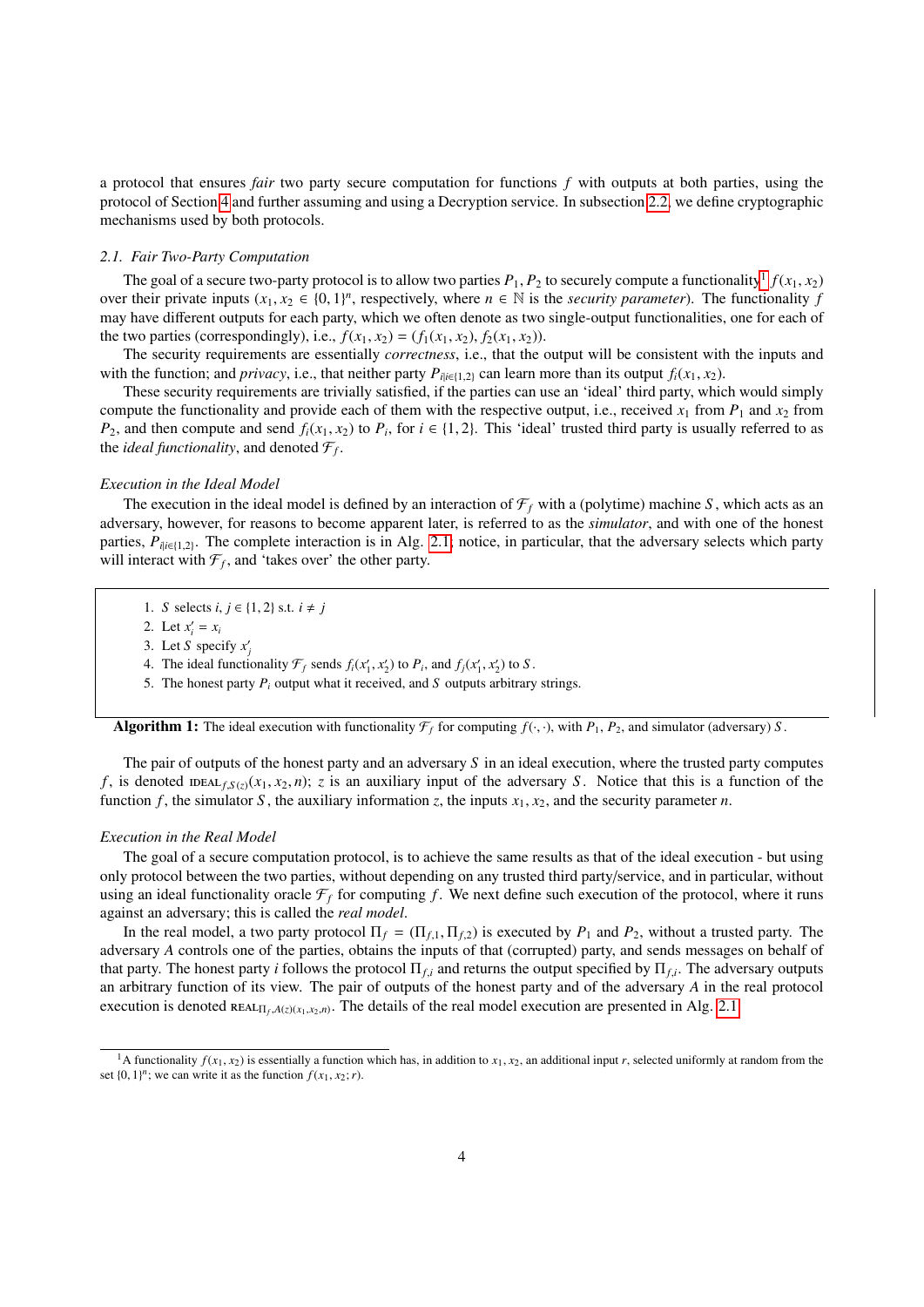- <span id="page-4-0"></span>1. *A* selects *i*, *j* ∈ {1, 2} s.t. *i* ≠ *j*
- 2. *A* receives  $x_j$ .
- 3. *A*, impersonating as  $P_j$ , interacts with  $P_i$ , which runs  $\Pi_{f,i}$  with input  $x_i$ .
- 4. The output of the real execution, denoted  $\text{rel}_{\Pi_f A(z)(x_1,x_2,n)}$ , is the output of  $P_i$  together with the output of  $A$ .

**Algorithm 2:** The real execution of protocol  $\Pi_f$  for computing  $f(\cdot, \cdot)$ , with  $P_1$ ,  $P_2$ , and adversary *A*.

#### *Emulation of Ideal Model in Real Model*

We now define a secure two party protocol, as a protocol where the results of executions in the real model, against arbitrary polytime adversary *A*, are indistinguishable from the results of executions of some polytime 'simulatingadversary' *S*, in the ideal model (where the computation is done by the ideal functionality  $\mathcal{F}_f$ . Namely, a secure protocol in the real model emulates the ideal model.

<span id="page-4-2"></span>Definition 2.1 (Secure Fair Two-Party Computation). *Let* Π*<sup>f</sup> be a protocol and let f be a polynomial two-party functionality. Protocol* Π*<sup>f</sup> is said to securely compute f if for every probabilistic polynomial-time adversarial algorithm A in the real model running with*  $\Pi_f$ , there exists a probabilistic polynomial-time simulator S in the ideal model, *such that for every*  $x_1, x_2, z \in \{0, 1\}^n$ , *holds* 

$$
\left\{\text{REAL}_{\Pi_f, A(z)}(x_1, x_2, n)\right\}_{n \in \mathbb{N}} \stackrel{poly}{=} \left\{\text{IDEAL}_{f, S(z)}(x_1, x_2, n)\right\}_{n \in \mathbb{N}}
$$

This definition requires that the fairness achieved in the ideal model is indistinguishable from the fairness achieved in the real protocol execution. Unfortunately, this is *impossible to achieve for arbitrary functionalities*, as well as for typical, useful functionalities, such as exchange of signatures.

One approach to deal with this impossibility, is to relax<sup>[2](#page-4-1)</sup> or eliminate the fairness requirement, and allow the adversary to abort the protocol when only one party received output ('secure computation with abort'). Equivalently (see [\[29\]](#page-16-12), Section 2.2), we can simply focus on functions with output at only one party, say 'Bob' (the second party), as follows.

Definition 2.2 (Secure Two-Party Computation for functions with output only at Bob). *Let* Π *be a protocol and let g* :  $\{0,1\}^n \times \{0,1\}^n \to \{0,1\}^n$  *be a polynomial two-party functionality (with single output). Protocol*  $\Pi$  *is said to securely compute a with output at Rob if*  $\Pi$  *securely computes*  $f(x, x_0) = (1, g(x_0, x$ *securely compute g with output at Bob, if*  $\Pi$  *securely computes*  $f(x_1, x_2) = (\bot, g(x_1, x_2))$ 

Another approach to deal with the impossibility of secure two-party computation for arbitrary functionalities (with output at both parties), is to assume some trusted third party (of course, 'weaker' than just assuming  $\mathcal{F}_f$ ). In the rest of this subsection, we take this approach, and present a definition of execution in a *hybrid model*, which is similar to the real model, except for the inclusion of one or more trusted parties/services.

We use the hybrid model with abort to present efficient secure two party computation protocols: in Section [4,](#page-6-0) restricted for functionalities with output only at Bob, and in Section [6,](#page-11-1) for functionalities with output at both parties; both protocols use simple and highly-efficient trusted services.

#### *Execution in the Hybrid Model*

In the hybrid model, the parties run a protocol Π*<sup>f</sup>* between them and during the execution they also have access to an ideal functionality computing some specific functionality (of course, not *f*). We use the hybrid model for our functionalities: *common circuit evaluation* functionality and the *decryption* functionality.

The pair of outputs of the honest party and the adversary A, in a hybrid protocol execution of a protocol  $\Pi_f$  with ideal functionality  $\mathcal{F}_h$ , is denoted  $H_Y B_R I_{\Pi_f,A(z)(x_1,x_2,n)}$ . The details of the hybrid model execution are presented in Alg. [2.1.](#page-5-2)

We can now present the main security definition which we use: fair two-party computation in the hybrid model, i.e., security of a server-aided two-party computation protocol Π*<sup>f</sup>* (with access to an oracle for *h*).

<span id="page-4-3"></span><span id="page-4-1"></span><sup>&</sup>lt;sup>2</sup>Indeed, the fairness requirement as we presented, is often referred to as 'complete fairness', to distinguish from weaker variants; however we do not discuss such variants in this work.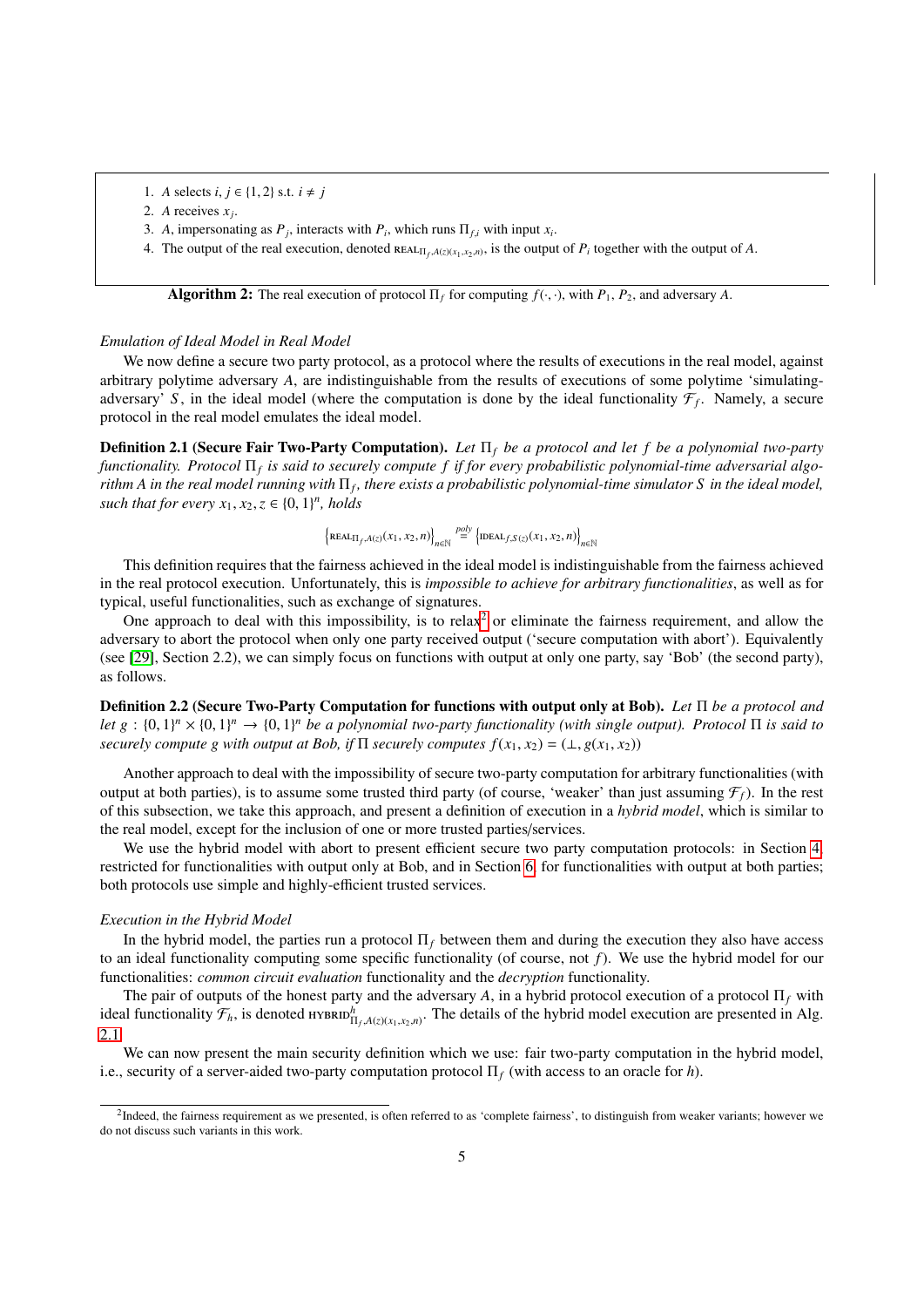- <span id="page-5-2"></span>1. *A* selects *i*, *j* ∈ {1, 2} s.t. *i* ≠ *j*
- 2. *A* receives  $x_j$ .
- 3. *A*, impersonating as  $P_j$ , interacts with  $P_i$ , which runs  $\Pi_{f,i}$  with input  $x_i$ . Both *A* and  $P_i$  may also interact with the ideal functionality  $\sigma$ functionality  $\mathcal{F}_h$ .
- 4. The output of the hybrid execution, denoted  $H_{\text{H}_f,A(z)(x_1,x_2,n)}$ , is the output of *P<sub>i</sub>* together with the output of *A*.

**Algorithm 3:** The hybrid execution of protocol  $\Pi_f$  for computing  $f(x_1, x_2)$ , with  $P_1$ ,  $P_2$ , adversary *A* and ideal functionality F*h*.

Definition 2.3 (Fair Two-Party Computation in Hybrid Model). *Let* Π*<sup>f</sup> be a protocol and let h be a polynomial two-party functionality. Protocol* Π*<sup>f</sup> is said to securely compute f in the h-hybrid model if for every probabilistic*  $p$ olynomial-time adversarial algorithm A in the hybrid model running with  $\Pi_f$ , there exists a probabilistic polynomial*time simulator* S *in the ideal model, such that for every*  $x_1, p_2, z \in \{0, 1\}^n$ , *holds* 

> $\left\{\text{HYBRID}_{\Pi_f, A(z)}^h(x_1, x_2, n)\right\}_{n \in \mathbb{N}}$  $\left\{\text{IDEAL}_{f,S(z)}(x_1, x_2, n)\right\}_{n\in\mathbb{N}}$

We next define secure computation in the hybrid model, of functions with output only at Bob, as we present later in Section [4.](#page-6-0) Note that such functions can also be computed in the real model; however, our protocol (in the hybrid model) allows to significantly improve performance, and we later use it to build the protocol for functionalities with output at both parties.

<span id="page-5-4"></span>Definition 2.4 (Secure Two-Party Computation for functions with output only at Bob, in Hybrid Model). *Let* Π *be a protocol and let g* :  $\{0,1\}^n \times \{0,1\}^n \rightarrow \{0,1\}^n$  *be a polynomial two-party functionality (with single output), and h*<br>*he a polynomial two-party functionality. Protocol*  $\Pi$  *is said to securely compute a wit be a polynomial two-party functionality. Protocol* Π *is said to securely compute g with output at Bob in the h-hybrid model, if*  $\Pi$  *securely computes*  $f(x_1, x_2) = (\perp, g(x_1, x_2))$  *in the h-hybrid model.* 

#### <span id="page-5-1"></span>*2.2. Cryptographic Tools*

Our constructions use several tools, i.e., standard cryptographic mechanisms:

Authenticated symmetric-key encryption scheme  $(K, \mathcal{E}, \mathcal{D})$ , to ensure confidentiality and integrity of the inputs and outputs of the participants, see [\[30\]](#page-16-13). When applying  $\mathcal{E}_k(x)$  we perform an authenticated encryption of input *x* using the key *K*.

Non-malleable public-key encryption scheme  $(N\mathcal{G}, N\mathcal{E}, N\mathcal{D})$  to ensure confidentiality and non-malleability, [\[31\]](#page-16-14).

Signature scheme ( $(\mathcal{G}, \mathcal{S}, \mathcal{V})$ , [\[32\]](#page-16-15), where we use ⊥ to denote authentication failure.

**Two-party (1-2) oblivious transfer** which we denote by the ideal functionality  $\mathcal{F}^2_{\text{ot}}$ , [\[33\]](#page-16-16).

## <span id="page-5-0"></span>3. Common Circuit Evaluation Model

In this section we introduce the Common Circuit Evaluation (CCE) model allowing efficient protocols for secure computation in the malicious setting. The model assumes that two (or multiple<sup>[3](#page-5-3)</sup>) parties in the protocol have access to an ideal functionality (oracle), which upon invocation provides them with output strings (one for each party) that they later use to carry out the protocol between them. The oracle is not involved in the two-party computation, and is used prior to the protocol execution between the two parties, to generate the respective output strings for the parties, which they later use to carry out the computation. The CCE oracle functionality is one of our basic set-up assumptions and it is captured with the ideal functionality  $\mathcal{F}_{\text{cee}}$ , in Algorithm [4.](#page-6-1) In the next section we show how the strings, generated by the oracle, can assist in ensuring privacy and correctness to the computation during the protocol execution, while allowing efficiency equivalent to that of the semi-honest setting. The oracle does not learn anything about the inputs

<span id="page-5-3"></span><sup>&</sup>lt;sup>3</sup>In this work we focus on the two-party computation; the CCE model can be extended to multi-party computation.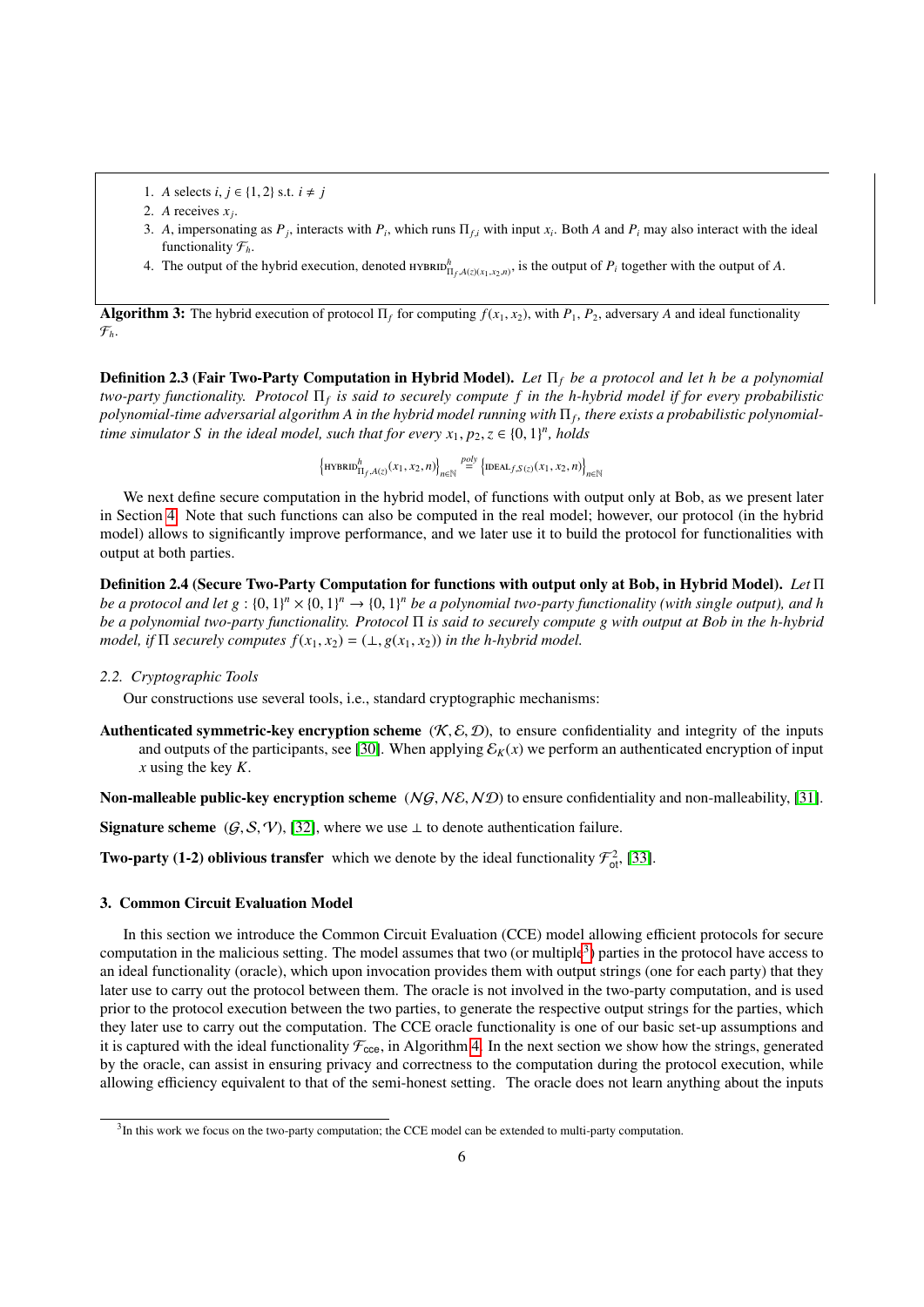```
Input: C_1 from party P_1 and C_2 from party P_2, input length n
Computation Phase
       r \stackrel{R}{\leftarrow} \{0,1\}^n<br>
if C_1 \neq C_2if C_1 \neq C_2 then
            output ⊥
       Evaluate C_1 on r and obtain (p_1||p_2) \leftarrow C_1(r)end
Output: send p_1 to P_1 and p_2 to P_2
```
Algorithm 4: The functionality  $\mathcal{F}_{\text{ce}}$  for executing a 'common' circuit, which description it receives in an input from both parties. The functionality checks if the circuits supplied by both parties are equivalent, in which case it evaluates the circuit on a random string *r*, and obtains  $p_1||p_2$  where  $p_1$  is the output of  $P_1$ and *p*<sub>2</sub> is the output of *P*<sub>2</sub>, and sends the outputs to the respective parties. Otherwise, if the circuits are not the same, then it returns ⊥.

Functionality  $\mathcal{F}_{\text{ccc}}$ 

of the parties from the computation that it performs since it does not obtain the secret inputs of the parties.

The CCE oracle receives a circuit that it should compute. This allows for a general definition, one that allows the parties to define the computation that they wish the oracle to perform. Our CCE model is a generalisation of the Common Reference String (CRS) model, [\[33,](#page-16-16) [34\]](#page-16-17). In the CRS model the parties are given a common public reference string that was chosen from a given distribution. Note that, similarly to CSR, the computation that the CCE oracle performs is not a function of the private inputs of the parties, and neither does it observe the output from the protocol. Furthermore, the parties are not required to identify themselves before participating in the protocol. In contrast, the string produced by the CCE consists of two parts: one public, which both parties obtain access to, and one private, which only the party that initiates the protocol obtains.

More precisely, the  $\mathcal{F}_{CCE}$  oracle computes a universal function which receives in an input a description of a function (or rather a description of a circuit *C* implementing a function that the parties agreed upon) from the parties and evaluates that function on a random string. We capture the CCE model with the ideal functionality  $\mathcal{F}_{\text{ccc}}$ :  $\mathcal{F}_{\text{ccc}}$ receives a description of two circuits,  $C_1$  and  $C_2$ , (computing an agreed upon function) from both participants, executes that circuit on a random string  $r$ , obtains two outputs  $p_1$ ,  $p_2$  and returns each output to the corresponding party. The  $\mathcal{F}_{\text{ce}}$  ideal functionality is not involved during the computation performed by the parties.

#### <span id="page-6-0"></span>4. Two-Party Protocol in Common Circuit Evaluation Model

In this section we consider functionalities with output only at Bob (the circuit evaluator). Let  $g : \{0, 1\}^n \times \{0, 1\}^n \to \{0, 1\}^n$ <br>we have party functionality, and let *g* b be the inputs of Alice and Bob respectivel be such a two-party functionality, and let *<sup>a</sup>*, *<sup>b</sup>* be the inputs of Alice and Bob respectively. We construct a two-party protocol, in Algorithm [6,](#page-8-0) for evaluation of inputs of Alice and Bob on a known function *g* using the  $\mathcal{F}_{CCE}$  functionality presented in Algorithm [4.](#page-6-1)

During the preprocessing phase, Alice and Bob send a description of a circuit, which they agreed on, to the third party, and receive an output. For the purpose of our construction the output that  $\mathcal{F}_{CCE}$  produces is an encoding of a garbled circuit, see description in Section [4.1,](#page-6-2) which is then used by Alice and Bob to evaluate the function  $g: \{0, 1\}^n \times \{0, 1\}^n \rightarrow \{0, 1\}^n$  on their respective inputs.<br>When Alice and Bob have the inputs they run the

When Alice and Bob have the inputs they run the two-party computation protocol, whereby Alice transfers the strings representing her input to Bob and runs an  $\mathcal{F}^2_{\text{ot}}$  functionality (capturing the oblivious transfer protocol, [\[33\]](#page-16-16)), for strings representing Bob's input bits; Bob evaluates the circuit on both inputs, concluding the protocol. After evaluating the *g* on *a* and *b*, Bob obtains  $g(a, b)$ , while Alice learns nothing at all.

The preprocessing phase ensures that the circuit was correctly constructed and prevents cheating by either party.

In Section [4.1](#page-6-2) we present a description of the circuit that Alice and Bob send to the  $\mathcal{F}_{CCE}$  functionality, which allows for garbled circuit pre-generation, and in Section [4.2](#page-7-0) we construct the two-party protocol in the preprocessing model.

# <span id="page-6-2"></span>*4.1. Garbled Circuit Pre-Generation*

To allow for evaluation of arbitrary functions we define a garbler to be a circuit that receives in an input a description of a circuit and generates a garbled circuit from it. The garbler is illustrated in Algorithm [5.](#page-7-1) It receives in an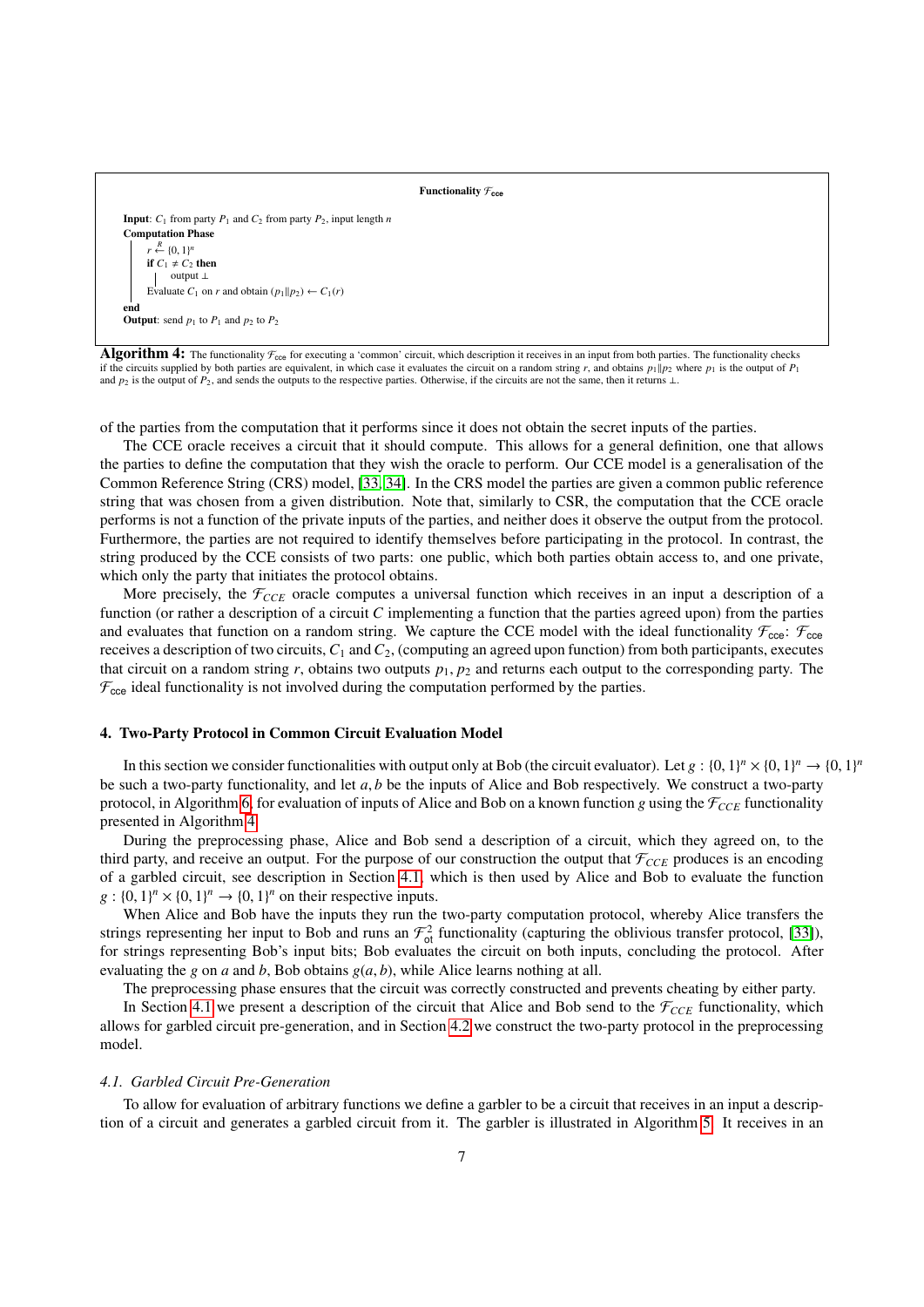input a circuit  $C_g$  that the parties agreed on;  $C_g$  is parametrised by a function  $g: \{0, 1\}^n \times \{0, 1\}^n \to \{0, 1\}^n$ . The circuit generates a signature key pair (skeep *ykess*), then constructs and garbles a circuit generates a signature key pair  $(sk_{CCE}, vk_{CCE})$ , then constructs and garbles a circuit C, and signs the circuit with the freshly generated signature key  $sk_{CCE}$ . We use part of the string *r* (which is selected at random by  $\mathcal{F}_{\text{cce}}$ ) for garbled circuit generation, and another part for keys generation and signatures. Then C will be used by the parties during the protocol execution.

The circuit  $C_g$ , in Algorithm [5,](#page-7-1) consists of gates; in the first level each gate has two input wires, one for input bit of Alice and another for input bit of Bob.  $\mathcal{F}_{\text{cce}}$  generates a garbled circuit C as follows: it first modifies the circuit  $C_g$  to a circuit  $C'_g$  where each input wire of Bob is replaced with a xor-gate with *s* input wires; Bob later uses this redundancy, to thwart the attempts by a malicious Alice to expose his secret inputs, by providing Bob with incorrect random strings for his input values (during the oblivious transfer protocol); see [\[8\]](#page-16-0) for details. Next, random strings, corresponding to each input bit of Alice and Bob, are generated, and the gates of the circuit are replaced with garbled gates, i.e., boolean tables incorporating the outputs from a gate for all possible combinations of inputs of Alice and Bob.

Eventually, after running the garbler (i.e., the circuit in Algorithm [5\)](#page-7-1) on the input circuit  $C_g$ ,  $\mathcal{F}_{\text{ce}}$  sends the random input strings (corresponding to all possible inputs) to Alice, and the garbled gates and output decryption tables to Bob. Note that it is possible to send the entire output (the signed garbled circuit) to Alice and the output of Bob can be set to ⊥ (i.e., no private output), and Alice in turn will forward to Bob the signed garbled tables and output decryption tables. For efficiency (and simplicity) we let  $\mathcal{F}_{\text{ccc}}$  send the garbled tables and output decryption tables directly to Bob (this is only a simplifying assumption since these tables constitute an output that is not secret, i.e., known to both Alice and Bob).

## <span id="page-7-0"></span>*4.2. Two-Party Protocol Construction*

In Algorithm [6](#page-8-0) we construct a two-party protocol by applying the  $\mathcal{F}_{\text{ce}}$  functionality during the preprocessing phase. The resulting two-party protocol illustrates one of the applications of the preprocessing model. We also use this mechanism in the subsequent section as a building block in our fair two-party computation protocol. The procedure that generates the garbled circuit using a third party<sup>[4](#page-7-2)</sup> during the preprocessing phase can be of independent interest to enhance efficiency (see Section [4.2.2](#page-10-0) for efficiency comparison of techniques employed in malicious model) of two-party protocols in malicious setting. Assuming preprocessing phase allows a simpler and much more efficient protocol (cf. to [\[8,](#page-16-0) [35](#page-16-18)[–37\]](#page-16-19)).

<span id="page-7-1"></span>Input: *Cg*, *s*, *n*

- 1. Generate signature key-pair:  $(vk_{CCE}, sk_{CCE}) \leftarrow \mathcal{G}(1^s)$ <br>
2. Let C, he a circuit that computes c
- 2. Let *C<sup>g</sup>* be a circuit that computes *g*
- 3. Construct  $C'_g$  from  $C_g$  by replacing each input wire of Bob with a xor-gate of *s* new input wires of Bob
- 4. Garble the circuit  $C'_g$  to obtain C. The garbled circuit consists of:
	- (a) Random strings corresponding to all possible input bits of Alice:  $\overline{X}_A = ((\mathcal{K}_A^0[1], \mathcal{K}_A^1[1]), ..., (\mathcal{K}_A^0[n], \mathcal{K}_A^1[n])$
	- (b) Random strings corresponding to all possible input bits of Bob:  $\overline{\mathcal{K}_B} = ((\mathcal{K}_B^0[1], \mathcal{K}_B^1[1]), ..., (\mathcal{K}_B^0[s\eta], \mathcal{K}_B^1[s\eta]))$
	- (c) Garbled boolean tables  $\overline{\mathcal{T}_G}$  for each garbled gate *G* of the circuit
	- (d) Output decryption tables  $\overline{\mathcal{T}_D}$  mapping output strings to bits
- 5. Sign the random input strings  $\overline{\mathcal{K}_A}$  of Alice:  $\overline{\sigma}_A = ((\sigma_A^0[1], \sigma_A^1[1]), ..., (\sigma_A^0[n], \sigma_A^1[n]))$  where  $\forall i, j : \sigma_A^j[i] = S_{\text{skpre}}(\mathcal{K}_A^j[i], i)$
- <span id="page-7-3"></span>6. Sign the random input strings  $\overline{\mathcal{K}_B}$  of Bob:  $\overline{\sigma}_B = ((\sigma_B^0[1], \sigma_B^1[1]), ..., (\sigma_B^0[sn], \sigma_B^1[sn]))$  where  $\forall i, j : \sigma_B^j[i] = S_{skpre}(\mathcal{K}_B^j[i], i, j)$

**Output:**  $((\overline{\mathcal{K}_A}, \overline{\sigma}_A), (\overline{\mathcal{K}_B}, \overline{\sigma}_B), \nu k_{CCE})$  to Alice and  $(\overline{\mathcal{T}_G}, \overline{\mathcal{T}_D}, \nu k_{CCE})$  to Bob.

Algorithm 5: The description of a garbler circuit, that receives in an input a circuit *C<sub>g</sub>*, that both parties agreed upon, and generates a garbled circuit *C*.

# *4.2.1. Security Analysis*

We analyse  $\Pi_g$  in a hybrid model where there is a trusted party computing  $\mathcal{F}_{\text{cce}}$  and  $\mathcal{F}_{\text{ot}}^2$ . The simulator *S* interacts with the ideal functionality  $\mathcal{F}_g$  and uses the adversary *A* in a black-box manner, simulating for *A* the real protocol execution and emulating the ideal functionalities  $\mathcal{F}_{\text{ce}}$  and  $\mathcal{F}_{\text{ot}}^2$ .

<span id="page-7-2"></span><sup>4</sup>Especially when the third party is unavoidable, e.g., to achieve fairness in general computation, the third party can also be used to run the preprocessing phase.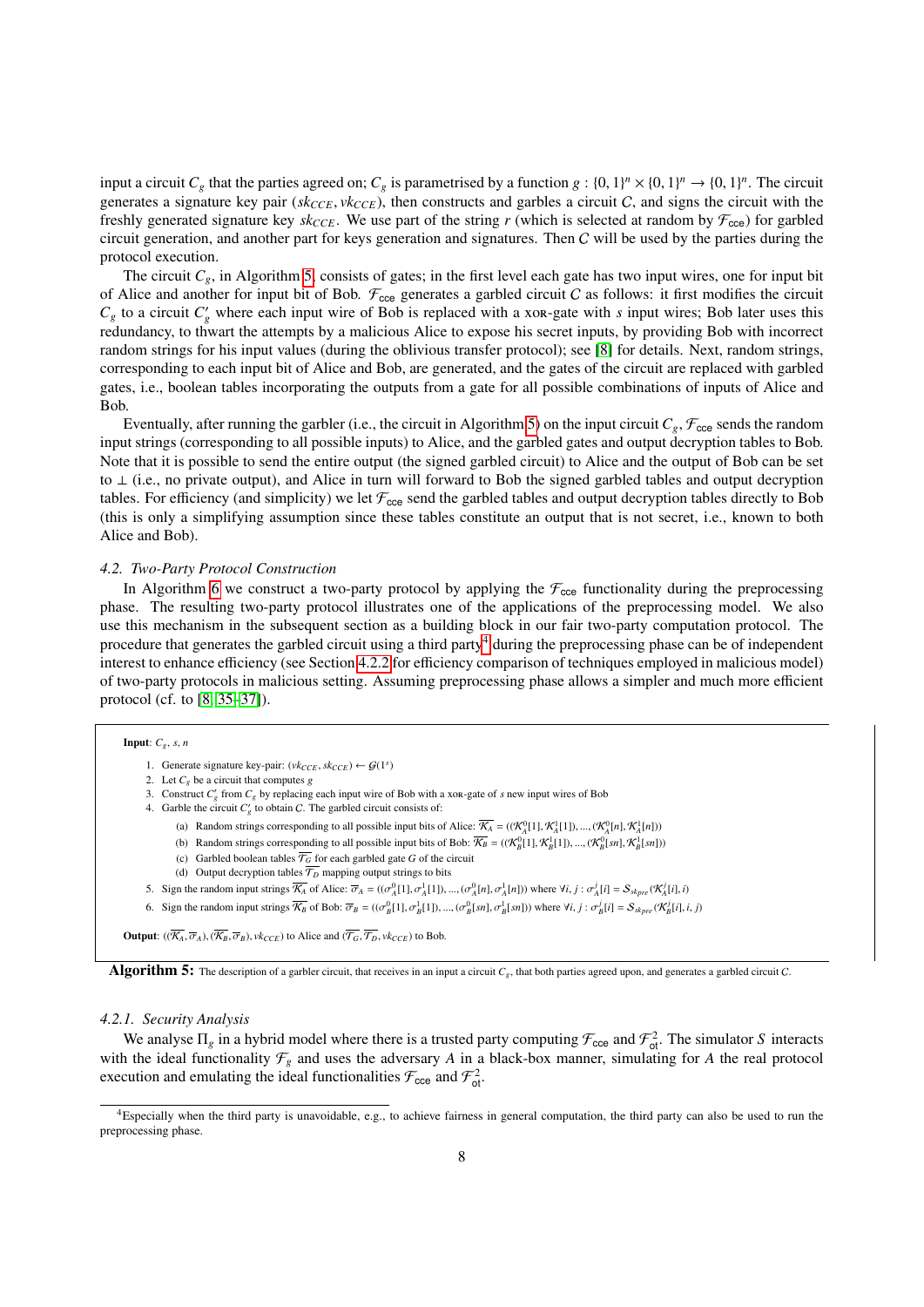```
Input: security parameter s, number of bits n
Output: v_B = g(a, b)Offline Generation Phase
            Alice and Bob send C_1, C_2 (respectively) to \mathcal{F}_{\text{cc}e}Alice receives ((\overline{K_A}, \overline{\sigma}_A), (\overline{K_B}, \overline{\sigma}_B), \nu k_{CCE})Bob receives (\overline{\mathcal{T}_G}, \overline{\mathcal{T}_D}, \nu k_{CCE}) 5)
end
Computation Phase
            Alice receives \overline{a} = [a_i]_{i=1}^nBob receives \overline{b} = [b_i]_{i=1}^nInput Encoding
                        encodelnput([b_i]_{i=1}^n)b' = \emptysetfor i \leftarrow 1 to n do
                                    Let b_1^i, ..., b_s^i \in_R \{0, 1\} s.t. b_i = b_1^i \oplus ... \oplus b_s^i<br>
b'_i \in B_i^i \cup B_i^ib' \leftarrow (b' || b_1^i, ..., b_s^i)return b' }
                        \mathcal{N} = [b'_i]_{i=1}^{n_s} = (b_1^1, ..., b_s^1, ..., b_1^n, ..., b_s^n]end
            Alice: sends to Bob: ((\mathcal{K}_{A}^{a[1]}[1], \sigma_{A}^{a[1]}[1]), ..., (\mathcal{K}_{A}^{a[n]}[n], \sigma_{A}^{a[n]}[n]))Bob:
                        if \exists (K_A^{a[i]}[i], \sigma_A^{a[i]}[i]), s.t., \mathcal{V}_{\nu k_{CCE}}(\mathcal{K}_A^{a[i]}[i], i, \sigma_A^{a[i]}[i]) = false then
                                 output ⊥ and halt
                      \overrightarrow{for} \quad i \leftarrow 1 \quad \text{to} \quad n \cdot s \text{ do}run with Alice \mathcal{F}_{\text{ol}}^2((\mathcal{K}_{\text{B}}^0[i], \sigma_{\text{B}}^0[i]), (\mathcal{K}_{\text{B}}^1[i], \sigma_{\text{B}}^1[i]), b'_i)\mathcal{H}^0_B[i], \sigma^0_B[i], \sigma^0_B[i], \sigma^0_B[i], \sigma^1_B[i], \sigma^1_B[i]) and Bob b^{\prime}_i<br>iia iiia iiia iia iia iia iia iia iia iia iia iia iia iia iia iia iia iia iia iia iia iia iia iia iia i
                                    receive (\mathcal{K}_{B}^{b'[i]}[i], \sigma_{B}^{b'[i]}[i])if V_{\text{v}k_{\text{CCE}}} (\mathcal{K}_{B}^{b'[i]}[i], \sigma_{B}^{b'[i]}[i]) == false then<br>| output ⊥ and halt
                        (y_B = (y_B[1], ..., y_B[n])) \leftarrow C((\mathcal{K}_A^{a[1]}[1], ..., \mathcal{K}_A^{a[n]}[n]), (\mathcal{K}_B^{b'[1]}[1], ..., \mathcal{K}_B^{b'[sn]}[sn])) (below)
           end
end
 C((\mathcal{K}_A^{a[1]}[1], ..., \mathcal{K}_A^{a[n]}[n]), (\mathcal{K}_B^{b'[1]}[1], ..., \mathcal{K}_B^{b'[sn]}[s])) {<br>
\mathcal{K}_A^{a[1]}[1], ..., \mathcal{K}_B^{a[n]}[n]) {<br>
\mathcal{K}_B^{a[1]}[1], ..., \mathcal{K}_B^{a[n]}[n]) {
                  (\mathcal{K}_Y^{j[1]}[1], ..., \mathcal{K}_Y^{j[n]}[n]) \leftarrow \overline{\mathcal{T}_G}((\mathcal{K}_A^{a[1]}[1], ..., \mathcal{K}_A^{a[n]}[n]), (\mathcal{K}_B^{b'[1]}[1], ..., \mathcal{K}_B^{b'[m]}[sn]))return \omega \leftarrow \overline{\mathcal{T}_D}(\mathcal{K}_Y^{\mathcal{Y}[1]}[1], ..., \mathcal{K}_Y^{\mathcal{Y}[n]}[n])end
 \overline{\mathcal{T}_G}(\overline{\mathcal{T}_D}(\overline{\mathcal{K}}_A^a, \overline{\mathcal{K}}_B^b))
```
**Algorithm 6:** Secure Two Party Protocol  $\Pi_g^E$  in the  $(\mathcal{F}_{\text{ice}}, \mathcal{F}_{\text{ot}}^2)$ -hybrid model, for computing  $g(a, b) = y_B$ , where  $g : \{0, 1\}^n \times \{0, 1\}^n \to \{0, 1\}^n$ .

**Claim 4.1.** *Let*  $g : \{0, 1\}^n \times \{0, 1\}^n \to \{0, 1\}^n$  *be a polynomial time two-party functionality. Assume that the signature*<br>scheme (G, S, V) is existentially unforwable under a chosen-message attack. Then protocol *scheme* (G,S, <sup>V</sup>) *is existentially unforgeable under a chosen-message attack. Then protocol* <sup>Π</sup>*<sup>g</sup> securely realises a two-party functionality with output at Bob only (according to Definition [2.4\)](#page-5-4), in the presence of malicious adversaries* in the  $(\mathcal{F}_{\text{cce}}, \mathcal{F}_{\text{ot}}^2)$ -hybrid model.

*Proof.* We analyse  $\Pi_g$  in a ( $\mathcal{F}_{\text{ice}}, \mathcal{F}_{\text{ot}}^2$ )-hybrid model, and show that the execution of  $\Pi_g$  is computationally indistinguishable from computation of *g* in the ideal model. We prove the Claim [4.1](#page-7-3) in Propositions [4.2](#page-8-1) and [4.3](#page-9-0) for cases where the adversary controlls Alice or Bob, respectively.

In our construction we assume an ideal functionality  $\mathcal{F}_g$ . However, the third party is not required to be honest, and is only required to correctly construct the garbled circuit based on the inputs from Alice and Bob, to ensure correctness and privacy when a malicious behaviour of the participants is considered. The privacy of Bob's input is ensured against a malicious third party that colludes with Alice. However, the privacy of Alice is not ensured in case of collusion between the third party and Bob.

<span id="page-8-1"></span>Proposition 4.2 (Security Against Malicious Alice). *For every polynomial time adversary A corrupting Alice and running with*  $\Pi_g$  *with abort in a hybrid model with access to*  $\mathcal{F}_{\rm cce}$  *and*  $\mathcal{F}_{\rm o t}^2$  *there exists a probabilistic polynomial-time simulator S corrupting Alice and running in the ideal model with access to an ideal functionality*  $\mathcal{F}_g$ *, such that for every a*, *<sup>b</sup>*,*<sup>z</sup>* ∈ {0, <sup>1</sup>} <sup>∗</sup> *holds:*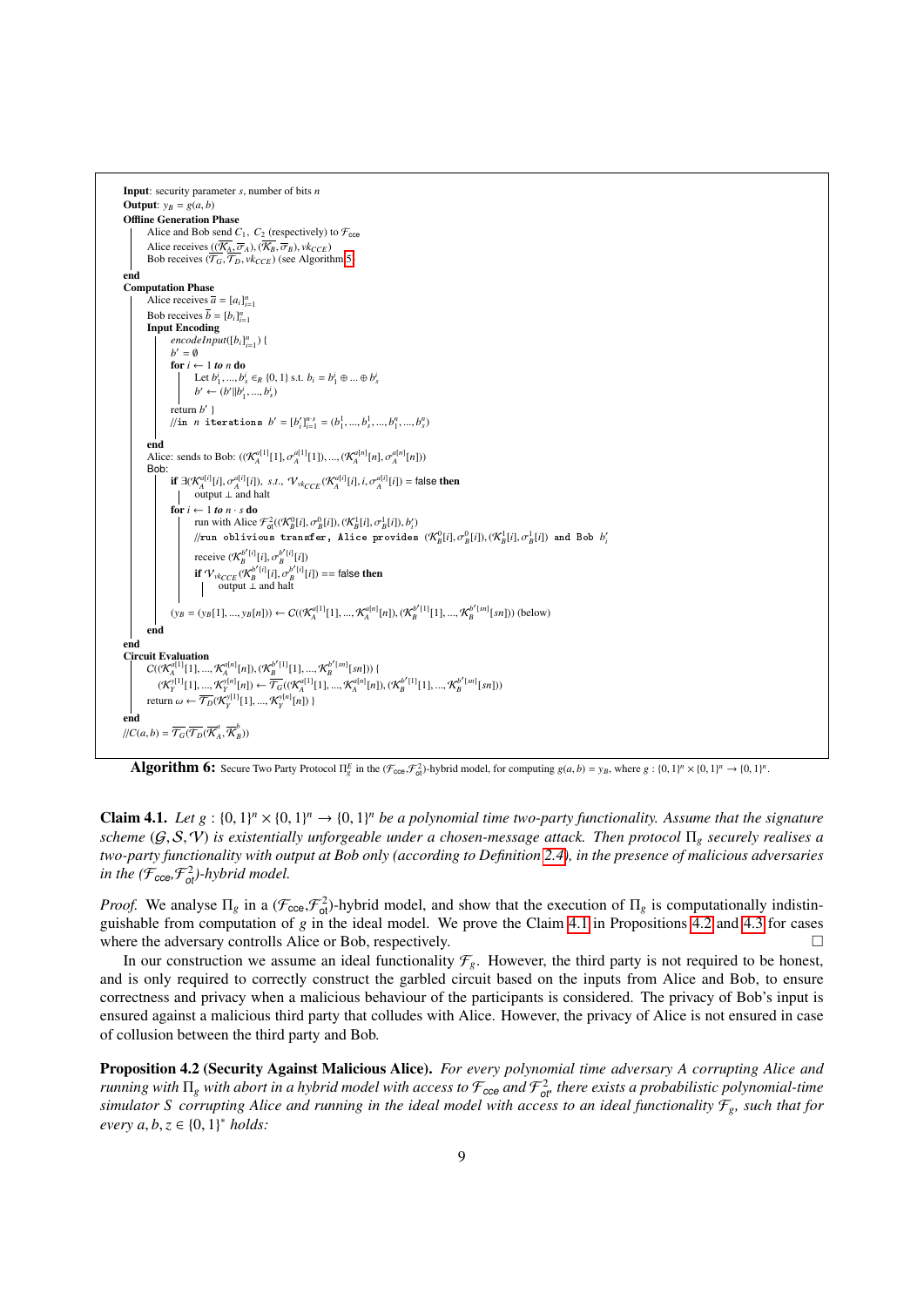#### $\left\{\text{IDEAL}_{g,S(a,C_1,z,1^n)}(a,b,n)\right\}_{n\in\mathbb{N}}$  $\left\{\text{HYBRID}_{\Pi_g, A(a, C_1, z, 1^n)}^{ \mathcal{F}_{CCE}, \mathcal{F}_{\text{ot}}}(a, b, n)\right\}_{n \in \mathbb{N}}$

*Proof.* Let *A* be a malicious static (hybrid model) adversary controlling Alice, and running the protocol in Algorithm [6.](#page-8-0) We construct an ideal model simulator *S* which has access to Alice and to the trusted party computing  $\mathcal{F}_g$ , and can simulate the view of the execution of the protocol to the adversary. In Algorithm [7](#page-9-1) we construct a simulator *S* given a black-box access to *A*. The view of *A* in a simulation with *S* is identical to its view in an  $(\mathcal{F}_{\text{cee}}, \mathcal{F}_{\text{ot}}^2)$ -hybrid execution of Π*<sup>g</sup>* with a honest Bob. The joint distribution of *A*'s view and Bob's output in a hybrid execution is identical to the joint distribution of *S* and Bob's output in an ideal model. In addition, there is only a negligible probability for the adversary to forge the signature, thus the output distribution of the simulator and the honest party in the ideal model is identical to that of the adversary and the honest party in the real protocol execution.  $\Box$ 

<span id="page-9-1"></span>

Algorithm 7: Simulator *S*, simulating the view of Alice.

<span id="page-9-0"></span>Proposition 4.3 (Security Against Malicious Bob). *For every polynomial time adversary A corrupting Bob and running with*  $\Pi_g$  *with abort in a hybrid model with access to*  $\mathcal{F}_{\text{cce}}$  *and*  $\mathcal{F}_{\text{o}r}^2$  *there exists a probabilistic polynomial-time simulator S corrupting Bob and running in the ideal model with access to an ideal functionality computing* F*g, such that for every*  $a, b, z \in \{0, 1\}^*$  *holds:* 

> $\left\{\text{IDEAL}_{g,S(a,C_1,z,1^n)}(a,b,n)\right\}_{n\in\mathbb{N}}$  $\begin{bmatrix} \text{poly} \\ \text{HYBRID}_{\Pi_g, A(a, C_1, z, 1^n)}^{\text{FCCE}}(a, b, n) \end{bmatrix}_{n \in \mathbb{N}}$

*Proof.* Let *A* be a malicious static adversary with Alice and Bob running the protocol in Algorithm [6.](#page-8-0) We construct an ideal model simulator *S* which has access to Bob and to the trusted party computing  $\mathcal{F}_g$ , and can simulate the view of the execution of the protocol. Assume that Bob is corrupted by a hybrid model adversary *A*. In Algorithm [8](#page-10-1) we construct a simulator *S* given a black-box access to *A*. The security is based on the fact that the 1-2 oblivious transfer functionality  $\mathcal{F}_{\text{ot}}^2$  is secure and as a result Bob learns only a single set of random strings, corresponding to its input. The view of *A* is identical to its view in a  $(\mathcal{F}_{\text{ice}}, \mathcal{F}_{\text{ot}}^2)$ -hybrid execution of protocol  $\Pi_g$  with a honest Alice. In addition, the joint distribution of *A* and Alice's output in a hybrid execution of the protocol is identical to that of *S* and Alice's output in an ideal execution.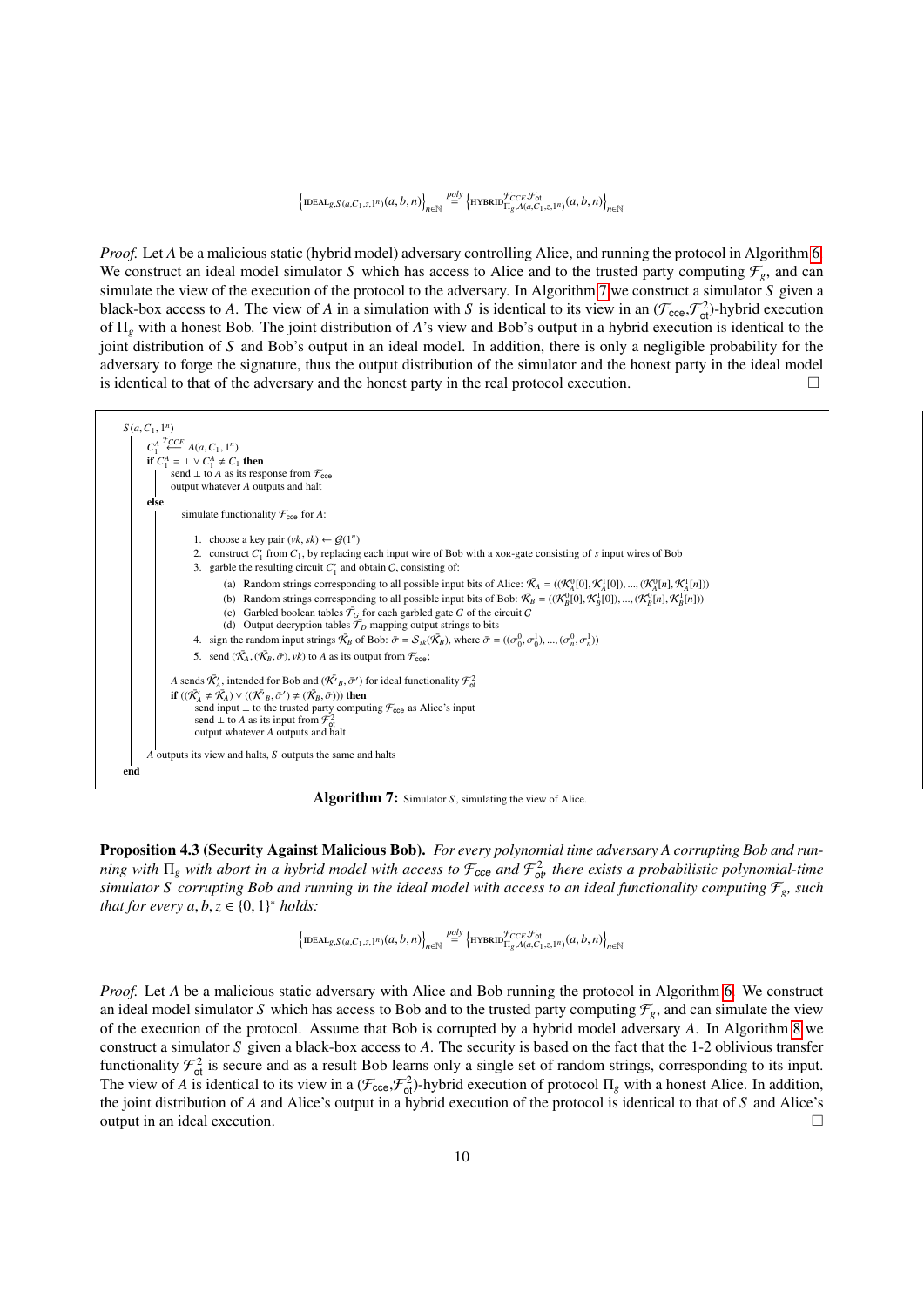<span id="page-10-1"></span>

Algorithm 8: Simulator *S*, simulating the view of Bob.

# <span id="page-10-0"></span>*4.2.2. E*ffi*ciency Discussion*

Secure function evaluation based on garbled circuits, [\[1\]](#page-15-0), allows to perform a two-party computation in a secure manner, i.e., ensuring privacy, correctness and inputs independence (see [\[38\]](#page-16-20)). The computation is constant-round but ensures security only against semi-honest adversaries. When considering malicious adversaries, which is the typical model in practice, additional security concerns arise, that are not addressed by the basic secure function evaluation protocol, [\[1,](#page-15-0) [38\]](#page-16-20).

Any two-party protocol can be transformed into a secure protocol in the malicious setting, e.g.,[\[2\]](#page-15-1), but the resulting protocol is not constant round. Subsequently, constant round protocols were presented, e.g., see [\[2,](#page-15-1) [25,](#page-16-9) [32,](#page-16-15) [39–](#page-16-21)[41\]](#page-16-22). However, these protocols are based on zero knowledge proofs, which renders them inefficient for practical purposes. Also protocols that do not employ zero knowledge were constructed, e.g., [\[42\]](#page-16-23), however their round complexity is linear in the depth of the circuit.

In [\[35\]](#page-16-18) the authors apply the cut-and-choose approach to Yao's protocol, which reduces the probability of evaluating an incorrect circuit, and the efficiency is correlated to the cheating probability; specifically, their protocol has a communication overhead of  $O(s|C| + sn^2)$  (where *n* is the number of input bits to the circuit *C* and *s* is the sta-tistical security parameter). Then [\[36\]](#page-16-24) improved the communication complexity of [\[35\]](#page-16-18) to  $O(s|C|)$  using expanders. However as [\[8\]](#page-16-0) observed, the protocol in [\[35\]](#page-16-18) is susceptible to 'input corruption' attack; [\[8\]](#page-16-0) also present a protocol with roughly the same communication complexity as [\[35\]](#page-16-18), of  $O(s|C| + s^2n)$  (this protocol was implemented in [\[43\]](#page-16-25)). Another improvement to two-party computation in malicious setting was made by [\[9\]](#page-16-26) using homomorphic encryption; they present a protocol in the common reference string (CRS) model, that has a constant number of rounds, and has an  $O(|C|)$  public-key operations (cf.  $O(s|C| + s^2n)$  in [\[8\]](#page-16-0)), and computational complexity of  $O(|C|)$  (as opposed to  $O(n)$  in [\[8\]](#page-16-0)). Subsequently, the work of [\[37\]](#page-16-19), also followed the cut-and choose approach in a different manner and improved the complexity to  $O(\frac{s|C|}{log(|C|)})$ . Efficiency improvements were also designed for multi-party computation, [\[44\]](#page-17-0), by optimising AES encryption; their ideas can be applied when implementing the encrypion in our protocols. A new multi-party protocol to securely evaluate reactive arithmetic circuits, offering security against an active adversary in the universally composable security framework, was proposed by [\[45\]](#page-17-1); the protocol is based on a design of an efficient 'cut-and-choose' technique. Techniques reducing the size of garbled tables, thus improving computation and communication complexity, were proposed in [\[46\]](#page-17-2); the design of the gates rely on a 'free-XOR' technique. [\[47\]](#page-17-3) present a framework for secure function evaluation using 'privately programmable blocks'.

Our protocol, in Algorithm [6,](#page-8-0) is computationally efficient as it uses public key operations only for signing (by *Cg*)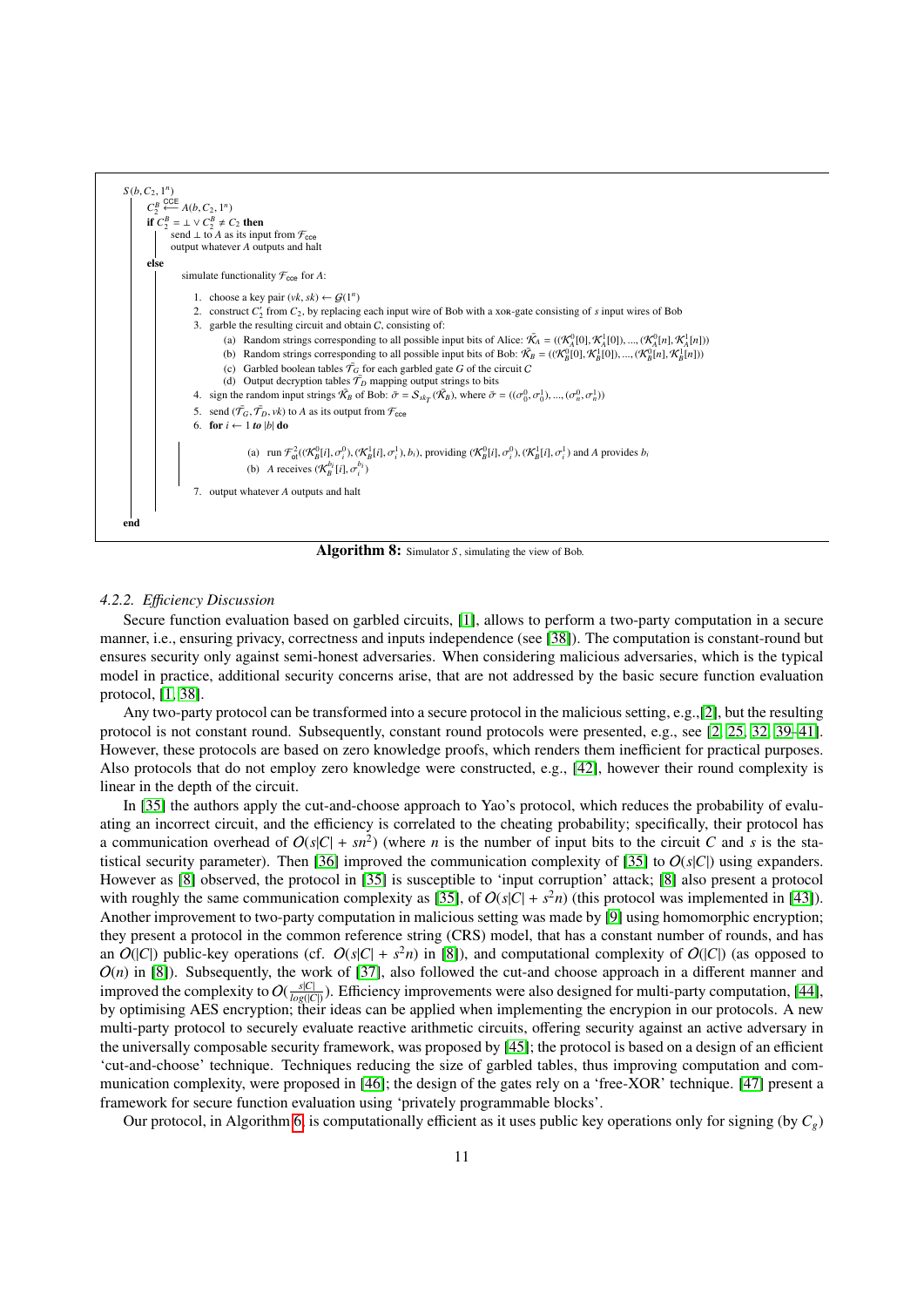and verifying (by Bob) the strings supplied by Alice to Bob, and for oblivious transfer (for every input bit of Bob). The communication and computational overhead is  $O(|C|)$  (roughly as that of the original Yao's protocol, see [\[1,](#page-15-0) [38\]](#page-16-20)). Our protocol is efficient in that it has only a constant number of rounds and uses only one oblivious transfer operation per each input bit. This is in contrast to the complexity of [\[8\]](#page-16-0), which due to the cut-and-choose incur a multiplicative increase by a factor of *s* (the statistical security parameter) and results in communication complexity of  $O(s|C|+s^2n)$ .

## <span id="page-11-0"></span>5. The Decryption Model

The decryption model provides the parties in the two-party protocol with access to the decryption oracle that upon invocation with a ciphertext, validates and decrypts the ciphertext, and returns the result to Alice and Bob.

The decryption model is captured with the  $\mathcal{F}_{\text{Decryption}}$  functionality, Algorithm [9.](#page-12-0) In contrast to  $\mathcal{F}_{\text{cee}}$  (Algorithm [4\)](#page-6-1), even if  $\mathcal{F}_{\text{Decryption}}$  is corrupt, the implication is on fairness only, but not on privacy or correctness. We use  $\mathcal{F}_{\text{Decryption}}$ ideal functionality in the fair protocol which we present in Section [6.](#page-11-1) However, we believe that the  $\mathcal{F}_{\text{Decryption}}$  could be useful for other tasks too, and not only to ensure fairness. This functionality can be implemented using simple, secure (stateless) hardware, or via a set of servers (using distributed/proactive decryption), [\[48\]](#page-17-4).

#### <span id="page-11-1"></span>6. Fair Two-Party Protocol with Decryption

The standard definition of two-party computation [\[32\]](#page-16-15) allows Alice and Bob to securely evaluate a function over their private inputs; however, a corrupted party can abort the protocol execution prematurely after it receives its output, while preventing the honest party from receiving output. In many scenarios both parties should receive output, which requires an additional property of *fairness*. Specifically, Alice receives her output if and only if Bob receives his, or no party receives the output. Fairness is especially important for financially oriented tasks, e.g., exchange of signed checks, or currency exchange. In our construction Alice receives her output first (the case where Bob receives output first is symmetric), and should send to Bob his output. If Alice does not send the output to Bob, Bob contacts the third party, an decryption service, and receives his output.

In Algorithm [12](#page-14-1) we construct a protocol  $\Pi_f$  that realises the complete fairness functionality  $\mathcal{F}_f$  presented in Al-gorithm [2.1;](#page-4-2) the protocol  $\Pi_f$  uses as a building block a secure (with abort) two-party protocol in the malicious setting, e.g., the one we presented in Section [4.](#page-6-0) Concretely, protocol  $\Pi_f$  computes functionality  $f(a, b) = (f_A(a, b), f_B(a, b))$ , providing output at both Alice and Bob while ensuring complete fairness, i.e., either neither party receives output or both participants do, Definition [2.3.](#page-4-3)

The protocol in Algorithm [12](#page-14-1) uses a weakly trusted (oblivious) third party that is involved only for resolution in case one of the parties misbehaves. We call this third party the decryption and capture it with the ideal functionality  $\mathcal{F}_{\text{Decryption}}$  in Algorithm [9.](#page-12-0) The fair protocol, in Algorithm [12,](#page-14-1) also uses as a building block the  $\mathcal{F}_{\text{ccc}}$  ideal functionality. As a result, the functionality,  $\mathcal{F}_{\text{cee}}$ , ensures correctness and privacy, and the optimistic ideal functionality  $\mathcal{F}_{\text{Decryption}}$ , involved during the evaluation phase in case of malicious behaviour, ensures fairness of the computation. The third parties do not learn anything about the inputs or the result of the computation.

We now informally describe the protocol presented in Algorithm [12.](#page-14-1) When the protocol is initiated the decryption functionality  $\mathcal{F}_{\text{Decryption}}$ , generates a key pair  $(dk_R, e k_R) \leftarrow \mathcal{N}\mathcal{G}(1^n)$ , and this key  $e k_R$  is part of the function *g*. Alice and Bob obtain the public encryption key  $ek_R$  of  $\mathcal{F}_{\text{Decryption}}$  which defines the function that they agreed to compute. We use, as a module, the ideal two-party computation functionality with output at Bob, as implemented by the protocol  $\Pi_g$  in the ( $\mathcal{F}_{\text{cee}}$ , $\mathcal{F}_{\text{ot}}^2$ )-hybrid model, in Section [4](#page-6-0) (Algorithm [6\)](#page-8-0). The parties then run a protocol  $\Pi_g$  between them, to compute the function  $g_{ek_R}$  (presented in Equation [1\)](#page-11-2). The functionality  $\mathcal{F}_{\text{cce}}$  generates a garbled circuit that computes *g* such that part of the output is encrypted with the key *ekR*. We take the function *g* for Π*<sup>g</sup>* (that provides output at Bob only) to be the function computing the following:

<span id="page-11-2"></span>
$$
g_{ek_R}((a||K_A), (b||K_B)) = N\mathcal{E}_{ek_R}(c_A||c_B)||(\mathcal{E}_{K_A}(f_A(a,b), c_B))
$$
\n(1)

where  $c_A = \mathcal{E}_{K_A}(f_A(a, b))$  and  $c_B = \mathcal{E}_{K_B}(f_B(a, b))$ . At the execution, Alice has input a and Bob has input b; they both generate secret keys  $K_A$  and  $K_B$  respectively for symmetric authenticated encyprion  $(K \& \Omega)$  that w generate secret keys,  $K_A$  and  $K_B$  respectively, for symmetric authenticated encryption ( $K, \mathcal{E}, \mathcal{D}$ ), that will protect their corresponding outputs; then they run a protocol  $\Pi_g$  and provide their inputs,  $(a||K_A)$  and  $(b||K_B)$  respectively. The protocol Π*<sup>g</sup>* evaluates the function over the inputs and generates output at Bob. The output consists of two parts: one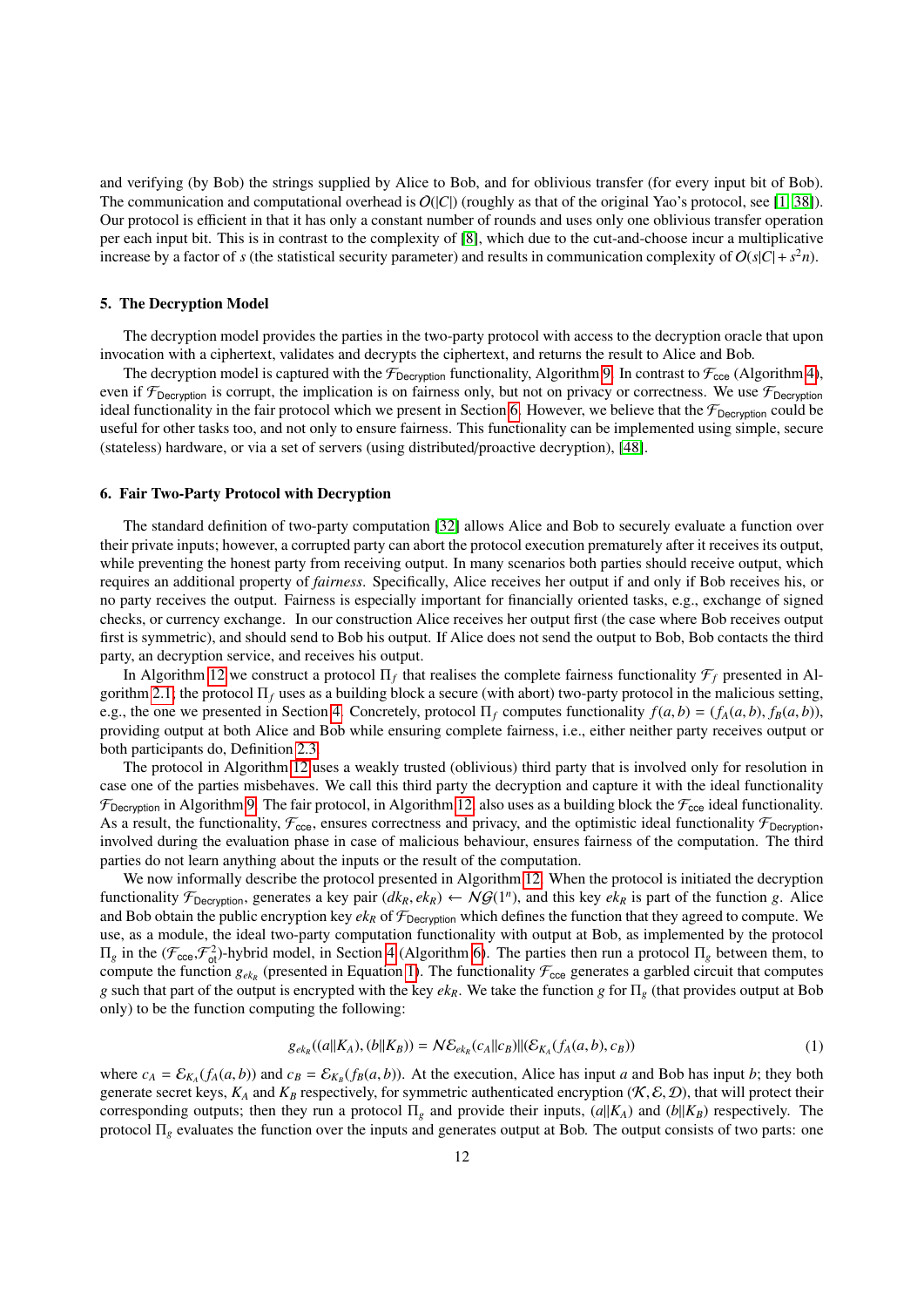encrypted with Alice's key and another encrypted with the key  $ek_R$  of the  $\mathcal{F}_{\text{Decryption}}$  (containing both the output of Bob and of Alice). The output part of the  $\mathcal{F}_{\text{Decryption}}$  is encrypted with a non-malleable encryption scheme ( $\mathcal{N}\mathcal{G}, \mathcal{N}\mathcal{E}, \mathcal{N}\mathcal{D}$ ) and is used in case of malicious behaviour, for resolution (non-malleability is required to ensure that the output cannot be maliciously altered in a meaningful way). If Alice does not respond, Bob contacts the  $\mathcal{F}_{\text{Dec}}$  with the part of the output encrypted with the key  $ek_R$ . The  $\mathcal{F}_{\text{Decryption}}$  validates, decrypts and sends to Alice her output, and to Bob his (restoring fairness). Upon receipt of an output from Bob, Alice validates and decrypts her part of the output and Bob's output encrypted with his secret key. Alice then sends this part to Bob, who validates and decrypts the result, which concludes the protocol. We first informally analyse the security of the protocol in situations when one of the

#### Functionality F**Decryption**

```
generate encryption key-pair: (dk_R, e k_R) \leftarrow NG(1^n)<br>send the encryption key: (decryption e k_D) to Alice
send the encryption key: (decryption, ekR) to Alice and Bob
Computation Phase
       receive c
        (y_A, y_B) \leftarrow \mathcal{ND}_{dk_R}(c)end
Output: send yA to Alice
            send y_B to Bob
```
**Algorithm 9:** The decryption functionality  $\mathcal{F}_{\text{Decryption}}$ 

parties aborts the execution, and then provide a formal security analysis.

- 1. Either Alice or Bob abort prior to performing the computation. In this case, no one learns anything and fairness is preserved.
- 2. Bob performs the computation and then aborts and does not send the output to Alice. Since the output is encrypted with the secret key *K<sup>A</sup>* of Alice, Bob cannot recover his output either, thus fairness is ensured.
- 3. Alice receives the output from Bob, recovers her output, and aborts. Bob will contact the decryption functionality, which will send the output both to Alice and Bob. Since both parties receive the output fairness is restored.

<span id="page-12-1"></span>**Claim 6.1.** Let  $f : \{0,1\}^n \times \{0,1\}^n \to \{0,1\}^n \times \{0,1\}^n$  be a polynomial two-party functionality, let  $(K, \mathcal{E}, \mathcal{D})$  be a secure symmetric quitenticated encryption scheme, and let  $(NG, N\mathcal{E}, N\mathcal{D})$  be a secure *secure symmetric authenticated encryption scheme, and let* (NG, NE, ND) *be a secure non-malleable encryption scheme. Then, the protocol*  $\Pi_f$  *securely realises a two-party functionality*  $\mathcal{F}_f$  *with complete fairness (Definition* [2.3\)](#page-4-3) *in the presence of malicious static adversaries in the (* $\mathcal{F}_{\text{Decryption}}$ *,* $\mathcal{F}_{\text{CCE}}$ *)-hybrid model.* 

*Proof.* We analyse  $\Pi_f$  in a ( $\mathcal{F}_{\text{Decryption}}$ , $\mathcal{F}_{\text{CCE}}$ )-hybrid model, and show that the execution of  $\Pi_f$  is computationally indistinguishable from computation of *f* in the ideal model with complete fairness. Our claim (and its proof) relies on the composability theorem, [\[33\]](#page-16-16), and allows to prove security in the  $\mathcal{F}_{CCE}$ -hybrid model, instead of assuming  $\mathcal{F}_g$ . We prove Claim [6.1](#page-12-1) in Propositions [6.2](#page-12-2) and [6.3](#page-12-3) respectively.

<span id="page-12-2"></span>Proposition 6.2 (Security Against Malicious Alice). *For every non-uniform polynomial time adversary A corrupting Alice and running*  $\Pi_f$  *with complete fairness in a hybrid model with access to*  $\mathcal{F}_{\text{Decryption}}$  *and*  $\mathcal{F}_g$ *, there exists a non-uniform polynomial time simulator S corrupting Alice and running in the ideal model with access to an ideal*  $f$ *unctionality*  $\mathcal{F}_f$ *, such that for every*  $a, b, z \in \{0, 1\}^*$  *holds:* 

> $\left\{\text{IDEAL}_{f,S(z)}(a,b,n)\right\}_{n\in\mathbb{N}}$  $\left\{\text{HYBRID}_{\Pi_f, A(z)}^{\mathcal{F}_{Decrypt}, \mathcal{F}_g}(a, b, n)\right\}_{n \in \mathbb{N}}$

*Proof.* We construct an ideal model simulator which has access to Alice and to the universally trusted party, and can simulate the view of the execution of the protocol. Assume that Alice is corrupted by a hybrid model adversary *A*. In Algorithm [10](#page-13-1) we construct a simulator *S* given a black-box access to *A*.

<span id="page-12-3"></span>The view of *A* in a simulation with *S* is identical to its view in an  $(\mathcal{F}_{\text{Decryption}}, \mathcal{F}_{g})$ -hybrid execution of  $\Pi_f$  with a honest Bob. The joint distribution of *A*'s view and Bob's output in a hybrid execution is identical to the joint distribution of *S* and Bob's output in an ideal model.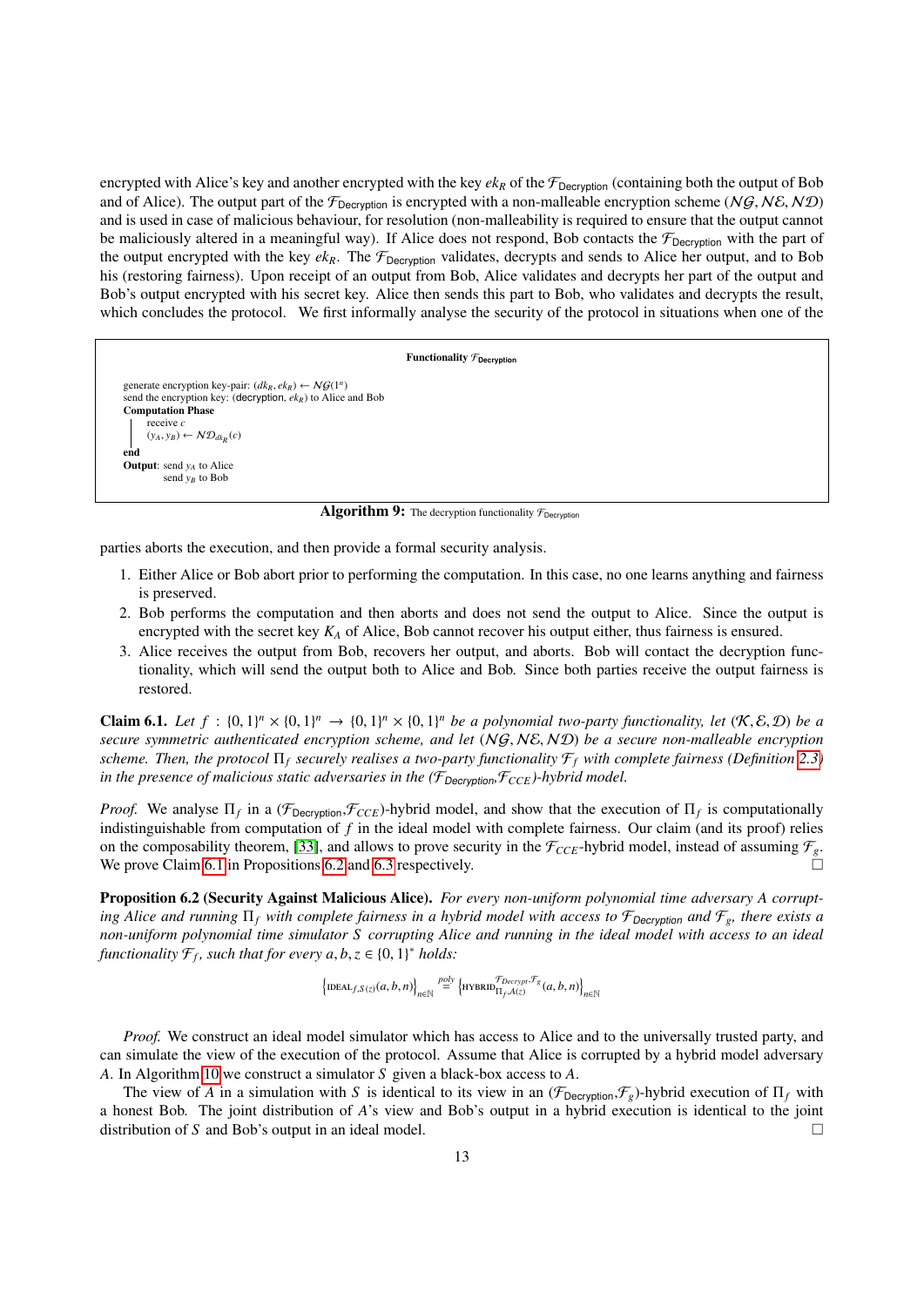<span id="page-13-1"></span>

Algorithm 10: The simulator *S* running in ideal model with trusted party computing  $\mathcal{F}_f$ , and simulating the view of Alice.

Proposition 6.3 (Security Against Malicious Bob). *For every non-uniform polynomial time adversary A corrupting Bob and running*  $\Pi_f$  *with complete fairness in a hybrid model with access to*  $\mathcal{F}_{pecrypt}$  *and*  $\mathcal{F}_g$ *, there exists a non-uniform polynomial time simulator S corrupting Bob and running in the ideal model with access to an ideal*  $f$ *unctionality*  $\mathcal{F}_f$ *, such that for every*  $a, b, z \in \{0, 1\}^*$  *holds:* 

$$
\left\{\text{IDEAL}_{f,S(z)}(a,b,n)\right\}_{n\in\mathbb{N}} \stackrel{poly}{=} \left\{\text{HYBRID}_{\Pi_f,A(z)}^{\overline{\mathcal{F}}_{Decrypt},\overline{\mathcal{F}}_S}(a,b,n)\right\}_{n\in\mathbb{N}}
$$

*Proof.* We construct an ideal model simulator which has access to Bob and to the universally trusted party, and can simulate the view of the execution of the protocol. Assume that Bob is corrupted by a hybrid model adversary *A*. In Algorithm [11](#page-13-2) we construct a simulator *S* given a black-box access to *A*.

The view of *A* in a simulation with *S* is identical to its view in an  $(\mathcal{F}_{\text{Decryption}}, \mathcal{F}_{g})$ -hybrid execution of  $\Pi_{f}$  with a honest Alice. The joint distribution of *A*'s view and Alice's output in a hybrid execution is identical to the joint distribution of *S* and Alice's output in an ideal model.

```
S(b, 1^n)1. generate (dk, ek) \leftarrow \mathcal{K}(1^n) and select a random key K_S \in \{0, 1\}^n<br>2. invoke A with input b, n
                       2. invoke A with input b, n
                       3. send A the public key ek
                        4. obtain (b'||K_B) from A
                        5. send b<sup>\prime</sup> to \mathcal{F}_f and obtain y'_B6. select s_A \in_R \{0, 1\}^* and compute N\mathcal{E}_{ek}(c_A, c_B), \mathcal{E}_{K_S}(s_A||\mathcal{E}_{K_B}(y'_B))<br>
7. send N\mathcal{E}_{ke}(c_A, c_B), \mathcal{E}_{e}(\alpha||\mathcal{E}_{e}(y')) to A7. send N\mathcal{E}_{ek}(c_A, c_B), \mathcal{E}_{K_S}(s_A||\mathcal{E}_{K_B}(y'_B)) to A<br>8. on input u from A shock
                        8. on input \omega from A, check<br>
if \mathcal{D}_{K_S}(\omega) = (s_A || \mathcal{E}_{K_B}(y'_B)) then send \mathcal{E}_{K_B}(y'_B) to A<br>
else if (\omega = \omega_1 || \omega_2) \vee \sqrt{\mathcal{D}_{dk}(\omega_1 || \omega_2)} = (c_A || c_B) then send c_B to A<br>
else send \perp to trusted narty
                               else send ⊥ to trusted party
                       9. S outputs whatever A outputs
end
```
Algorithm 11: The simulator *S* running in ideal model with trusted party computing  $\mathcal{F}_f$ , and simulating the view of Bob.

## <span id="page-13-0"></span>*6.1. E*ffi*ciency Discussion*

In [\[25\]](#page-16-9), the authors designed an efficient optimistic fair protocol using proofs of knowledge. The number of rounds in their protocol is constant, and does not depend on the security parameter. Yet their protocol incurs a significant efficiency degradation, since the zero-knowledge proofs are required for every gate of the circuit, resulting in  $O(s|C|)$ communication and computational complexity. Furthermore, the protocol of [\[25\]](#page-16-9) seems to be susceptible to 'inputs corruption' attack, whereby Alice corrupts one of the inputs to oblivious transfer protocol, and based on the behaviour of Bob learns the corresponding value of his input bit. In our protocol, when the parties are honest and follow the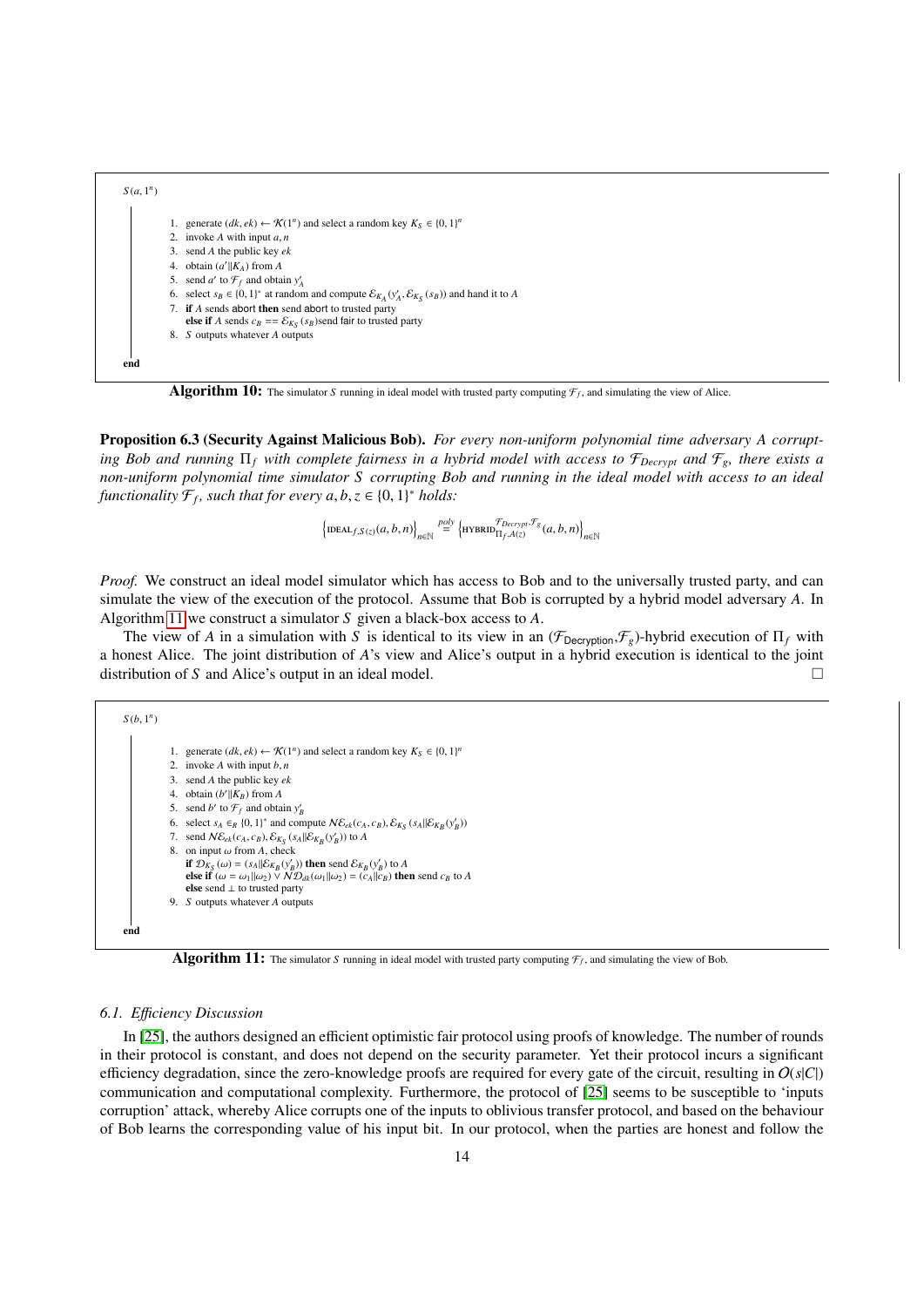steps of the protocol (which is the typical case), the computation complexity is roughly as that of the Yao's original protocol (see Section [4.2.2](#page-10-0) for discussion). When one of the parties misbehaves, the protocol requires an additional round, to send the encrypted result to the  $\mathcal{F}_{\text{Decryption}}$  and to receive a decrypted response back.

<span id="page-14-1"></span>

**Algorithm 12:** Secure Two Party Protocol  $\Pi_f$  that realises  $\mathcal{F}_f$  according to Definition [2.3,](#page-4-3) in the  $(\mathcal{F}_{\text{Decryption}}, \mathcal{F}_g)$ -hybrid model for computing  $f(a, b) = (f_A(a), f_B(b))$ , where  $f : \{0, 1\}^n \times \{0, 1\}^n \to \{0, 1\}^n$  $\mathcal{E}_{K_B}(f_B(a,b)).$ 

# <span id="page-14-0"></span>7. Applications

In this work we investigated applications of secure computation, and constructed efficient and secure two-party protocols, based on assumptions of weakly-trusted, simple and efficient services (or, formally, on corresponding ideal functionalities).

We believe that these protocols could be particularly useful for financial applications, which typically involve third parties (that often cannot be avoided, and are often trusted much more than needed by our protocols). We suggest to use these 'already present' third parties, to produce efficient and practical systems. We next present two specific applications: *stocks trade* and *currency exchange*:

#### *7.1. Stocks Trade*

Consider the following sample application for stocks trade, utilising the protocols presented in this work. Alice wishes to sell IBM stocks and Bob wants to buy them. The challenge here is to agree on a rate, yet without exposing each other's private inputs. Exposing the input of the other party will allow to adjust the price offered by the other party.

stocks trade via server-aided two-party computation. Alice contacts a third party (which they both trust to some extent) e.g., a broker, to obtain a program for this specific transaction. Both Alice and Bob provide some secret policy, as their respective inputs, and possibly their secret signature keys (which are essential since the algorithm produces signed orders); then the algorithm, constructed by the third party, will produce corresponding signed orders if there is a match between the policies, or  $\perp$  if there is no match. Concretely, the protocol satisfies the following requirements: (1) it does not expose the policies (nor the secret inputs, e.g., secret keys); (2) it ensures correctness of computation (since the program, implementing the algorithm, was supplied and signed by a third party); (3) ensures fairness (if, say, Alice aborts after receiving her signed order, Bob can contact the resolver, e.g., a broker, or a clearing house, to recover his order).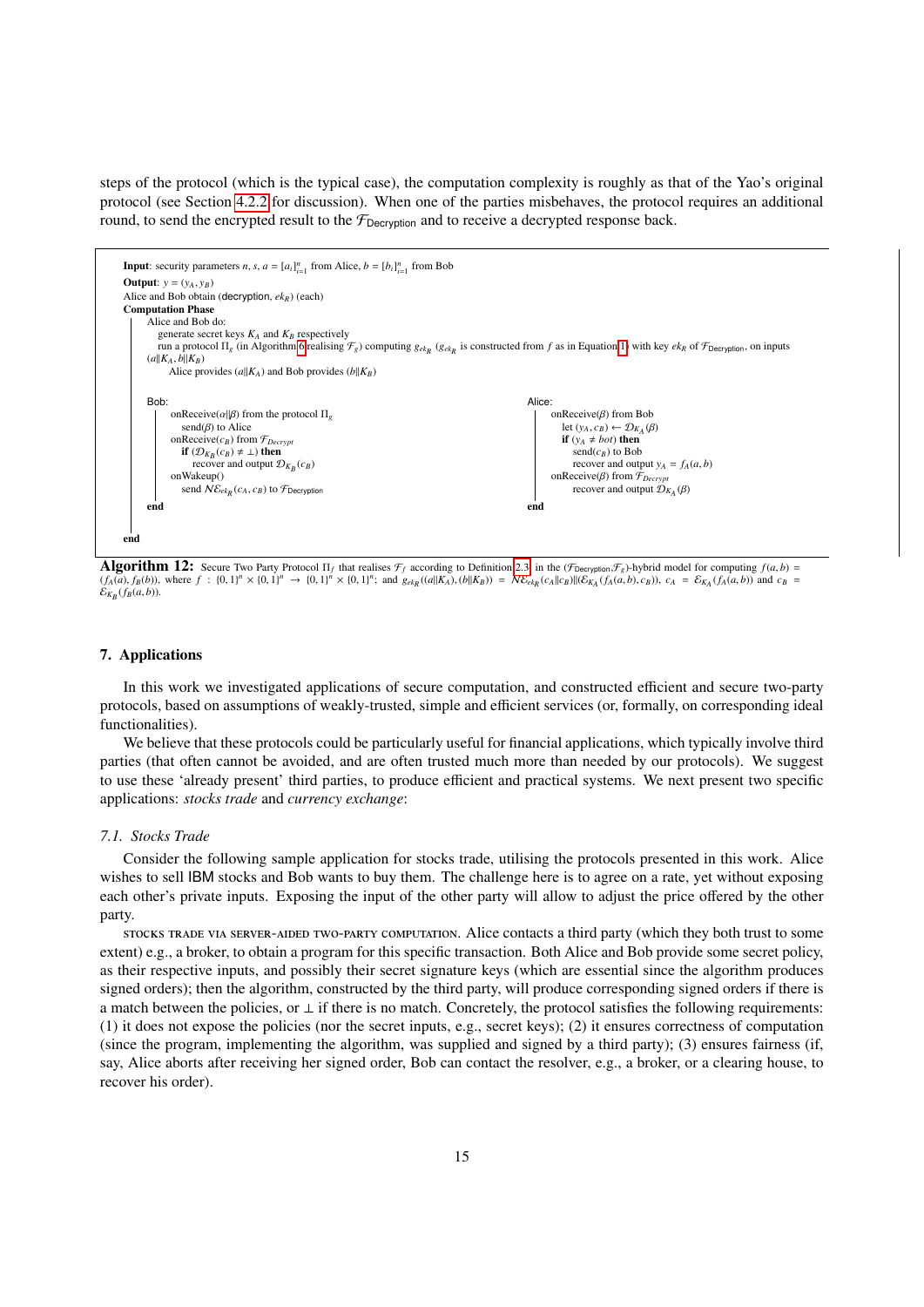### *7.2. Currency Exchange*

Alice and Bob wish to sign an agreement for currency exchange, e.g., to exchange  $\epsilon$  for s. The goal is to sign the agreement without exposing their respective private inputs, e.g., if a malicious party learns the policy or the rates of the honest party, it can cheat by adjusting its own input accordingly.

currency exchange via server-aided two-party computation. Alice contacts a third party, which they both trust, e.g., a broker, to obtain a program implementing the agreement. The agreement receives the  $X_{\epsilon}$  of Alice, and Y<sub>\$</sub> of Bob, and outputs two signed checks, for Alice and Bob respectively. Since the program (implementing the agreement) was supplied and signed by a third party, Alice and Bob are assured that it is correct. Also fairness is assured, since if Alice decides to cheat and aborts after receiving her check, Bob can contact a resolver, that will recover and send the checks to both parties.

# <span id="page-15-7"></span>8. Conclusion

Two-party computation received a lot of attention during the last two decades, with numerous works, and although it was shown to be practical (see [\[3\]](#page-15-2)), there are no applications or systems utilising it. In this work we present financially oriented protocols, facilitating two-party computation as a basic building block, which can fit well in the field of secure ecommerce. Such financial applications are often required to ensure fairness to the transactions performed by the parties, as well as guaranteed compensation, in case of failures. Other critical properties of financial protocols is ensuring privacy to the inputs of the participants, correctness of the transaction, and efficiency.

Our protocols assume weakly trusted (oblivious) third parties, e.g., involved only in case of misbehaviour or failures, that cannot observe neither the inputs of the parties to the transaction, nor the compensation granted in case of failures. Hiding the inputs and outputs from the third parties is critical to financial applications. We stress that the success of electronic financial applications may depend on the ability to construct efficient protocols with rigorous security guarantees. We believe that applying server-aided two-party computation to produce practical, efficient and secure protocols, is an important challenge of the research on two-party computation. Specifically, we suggest carrying this research forward and encourage improving over the efficiency of our protocols, and further reducing the trust assumption in third parties. In addition, providing efficient real life implementations for specific tasks is a significant goal that would utilise the potential of the Internet to allow arbitrary parties to perform commerce, with automated, trustworthy dispute-resolution and compensation mechanisms.

# Acknowledgments

We are grateful to anonymous referees for their comments and feedback on the earlier write up of this manuscript. This work was supported by grants from the Israeli Ministry of Science (MoS) and the Binational Science Foundation (BSF).

#### References

- <span id="page-15-0"></span>[1] A. C. Yao, How to generate and exchange secrets, in: Proc. 27th IEEE Symp. on Foundations of Comp. Science, IEEE, Toronto, 1986, pp. 162–167.
- <span id="page-15-1"></span>[2] O. Goldreich, S. Micali, A. Wigderson, How to play any mental game or a completeness theorem for protocols with honest majority, in: 19th ACM Symposium on the Theory of Computing, 1987, pp. 218–229.
- <span id="page-15-2"></span>[3] B. Pinkas, T. Schneider, N. Smart, S. Williams, Secure two-party computation is practical, Advances in Cryptology–ASIACRYPT 2009 (2009) 250–267.
- <span id="page-15-3"></span>[4] P. Bogetoft, D. L. Christensen, I. Damgård, M. Geisler, T. P. Jakobsen, M. Krøigaard, J. D. Nielsen, J. B. Nielsen, K. Nielsen, J. Pagter, M. I. Schwartzbach, T. Toft, [Secure multiparty computation goes live,](http://dx.doi.org/10.1007/978-3-642-03549-4) in: R. Dingledine, P. Golle (Eds.), Financial Cryptography, Vol. 5628 of Lecture Notes in Computer Science, Springer, 2009, pp. 325–343. URL <http://dx.doi.org/10.1007/978-3-642-03549-4>
- <span id="page-15-4"></span>[5] R. Cleve, Limits on the security of coin flips when half the processors are faulty, in: Proceedings of the eighteenth annual ACM symposium on Theory of computing, ACM, 1986, pp. 364–369.
- <span id="page-15-5"></span>[6] D. Gordon, C. Hazay, J. Katz, Y. Lindell, Complete fairness in secure two-party computation, in: Proceedings of the 40th annual ACM symposium on Theory of computing, ACM, 2008, pp. 413–422.
- <span id="page-15-6"></span>[7] O. Catrina, F. Kerschbaum, [Fostering the uptake of secure multiparty computation in E-commerce,](http://doi.ieeecomputersociety.org/10.1109/ARES.2008.49) in: ARES, IEEE Computer Society, 2008, pp. 693–700.

URL <http://doi.ieeecomputersociety.org/10.1109/ARES.2008.49>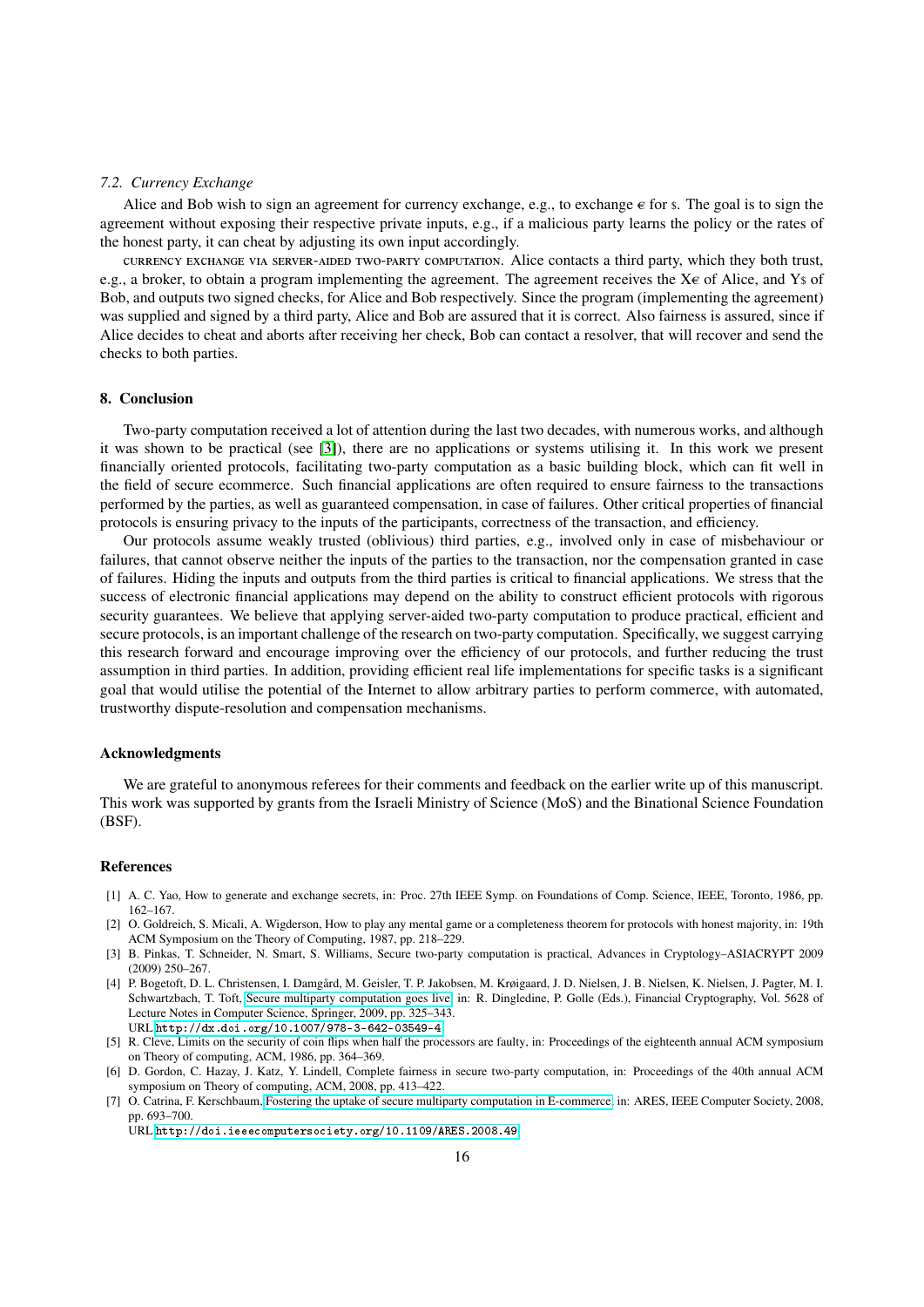- <span id="page-16-0"></span>[8] Y. Lindell, B. Pinkas, An efficient protocol for secure two-party computation in the presence of malicious adversaries, Advances in Cryptology-EUROCRYPT 2007 (2007) 52–78.
- <span id="page-16-26"></span>[9] S. Jarecki, V. Shmatikov, Efficient two-party secure computation on committed inputs, Advances in Cryptology-EUROCRYPT 2007 (2007) 97–114.
- <span id="page-16-1"></span>[10] S. Choi, A. Elbaz, A. Juels, T. Malkin, M. Yung, Two-party computing with encrypted data, in: Proceedings of the Advances in Crypotology 13th international conference on Theory and application of cryptology and information security, Asiacrypt, Springer-Verlag, 2007, pp. 298– 314.
- <span id="page-16-2"></span>[11] R. Canetti, M. Fischlin, [Universally composable commitments,](http://link.springer.de//link/service/series/0558/papers/2139/21390019.pdf) in: J. Kilian (Ed.), Advances in Cryptology – CRYPTO ' 2001, Vol. 2139 of Lecture Notes in Computer Science, International Association for Cryptologic Research, Springer-Verlag, Berlin Germany, 2001, pp. 19–40. URL <http://link.springer.de//link/service/series/0558/papers/2139/21390019.pdf>
- <span id="page-16-3"></span>[12] N. Asokan, M. Schunter, M. Waidner, Optimistic protocols for fair exchange, in: Proceedings of the 4th ACM conference on Computer and communications security, ACM, 1997, p. 17.
- <span id="page-16-4"></span>[13] N. Asokan, V. Shoup, M. Waidner, Optimistic fair exchange of digital signatures, Advances in Cryptology EUROCRYPT 1998 (1998) 591– 606.
- <span id="page-16-5"></span>[14] E. F. Brickell, D. Chaum, I. B. Damgård, J. van de Graaf, Gradual and verifiable release of a secret, in: C. Pomerance (Ed.), Proc. CRYPTO 87, Springer-Verlag, 1988, pp. 156–166, lecture Notes in Computer Science No. 293.
- [15] D. Beaver, S. Goldwasser, Multiparty Computation with Faulty Majority, in: Advances in Cryptology Crypto 1989 Proceedings, Springer, 1990, pp. 589–590.
- [16] R. Cleve, Controlled gradual disclosure schemes for random bits and their applications, in: Proceedings on Advances in cryptology, Springer-Verlag New York, Inc., 1989, pp. 573–588.
- [17] M. Ben-Or, O. Goldreich, S. Micali, R. Rivest, A fair protocol for signing contracts, Automata, Languages and Programming (1985) 43–52.
- [18] S. Goldwasser, L. Levin, Fair computation of general functions in presence of immoral majority, Advances in Cryptology-CRYPT0'90 (1990) 77–93.
- [19] I. Damgård, Practical and provably secure release of a secret and exchange of signatures, Journal of Cryptology 8 (4) (1995) 201–222.
- [20] B. Pinkas, Fair secure two-party computation, Advances in Cryptology-Eurocrypt 2003 (2003) 647–647.
- [21] J. Garay, P. MacKenzie, M. Prabhakaran, K. Yang, Resource fairness and composability of cryptographic protocols, Theory of Cryptography (2006) 404–428.
- <span id="page-16-6"></span>[22] D. Gordon, J. Katz, Partial fairness in secure two-party computation, Tech. rep., Cryptology ePrint Archive, Report 2008/206, 2008 (2008).
- <span id="page-16-7"></span>[23] S. Micali, Simple and fast optimistic protocols for fair electronic exchange, in: Proceedings of the twenty-second annual symposium on Principles of distributed computing, ACM, 2003, p. 19.
- <span id="page-16-8"></span>[24] A. Lindell, Legally-enforceable fairness in secure two-party computation, in: Proceedings of the 2008 The Cryptopgraphers' Track at the RSA conference on Topics in cryptology, Springer-Verlag, 2008, pp. 121–137.
- <span id="page-16-9"></span>[25] C. Cachin, J. Camenisch, Optimistic fair secure computation, in: M. Bellare (Ed.), Advances in Cryptology – CRYPTO ' 2000, Vol. 1880 of Lecture Notes in Computer Science, International Association for Cryptologic Research, Springer-Verlag, Berlin Germany, 2000, pp. 93–111.
- <span id="page-16-10"></span>[26] A. Herzberg, H. Shulman, Oblivious and Fair Server-Aided Two-Party Computation, in: International Conference on Availability, Reliability and Security (ARES), 2012.
- <span id="page-16-11"></span>[27] O. Goldreich, The Foundations of Cryptography, Volume 2 (Basic Applications), Cambridge University Press, 2004.
- [28] R. Canetti, Security and composition of multiparty cryptographic protocols, Journal of Cryptology 13 (1) (2000) 143–202.
- <span id="page-16-12"></span>[29] Y. Lindell, B. Pinkas, An efficient protocol for secure two-party computation in the presence of malicious adversaries, Advances in Cryptology-EUROCRYPT 2007 (2007) 52–78.
- <span id="page-16-13"></span>[30] M. Bellare, C. Namprempre, Authenticated encryption: Relations among notions and analysis of the generic composition paradigm, in: ASIACRYPT '00: Proceedings of the 6th International Conference on the Theory and Application of Cryptology and Information Security, Springer-Verlag, London, UK, 2000, pp. 531–545.
- <span id="page-16-14"></span>[31] M. Bellare, A. Sahai, Non-malleable encryption: Equivalence between two notions, and an indistinguishability-based characterization, in: Advances in cryptology-CRYPTO'99, Springer, 1999, pp. 78–78.
- <span id="page-16-15"></span>[32] O. Goldreich, Foundations of Cryptography: Volume 2, Basic Applications, Cambridge University Press New York, NY, USA, 2004.
- <span id="page-16-16"></span>[33] R. Canetti, Universally composable security: A new paradigm for cryptographic protocols, in: Foundations of Computer Science, 2001. Proceedings. 42nd IEEE Symposium on, IEEE, 2001, pp. 136–145.
- <span id="page-16-17"></span>[34] M. Blum, P. Feldman, S. Micali, Non-interactive zero-knowledge and its applications, in: Proceedings of the twentieth annual ACM symposium on Theory of computing, ACM, 1988, pp. 103–112.
- <span id="page-16-18"></span>[35] P. Mohassel, M. Franklin, Efficiency tradeoffs for malicious two-party computation, Public Key Cryptography-PKC 2006 (2006) 458–473.
- <span id="page-16-24"></span>[36] D. Woodruff, Revisiting the efficiency of malicious two-party computation, Advances in Cryptology-EUROCRYPT 2007 (2007) 79–96.
- <span id="page-16-19"></span>[37] J. Nielsen, C. Orlandi, LEGO for Two-Party Secure Computation, in: Proceedings of the 6th Theory of Cryptography Conference on Theory of Cryptography, Springer-Verlag, 2009, pp. 368–386.
- <span id="page-16-20"></span>[38] Y. Lindell, B. Pinkas, A Proof of Yao Protocol for Secure Two-Party Computation, in: Electronic Colloquium on Computational Complexity, Vol. 11, 2004, p. 063.
- <span id="page-16-21"></span>[39] J. Katz, R. Ostrovsky, Round-optimal secure two-party computation, in: Advances in Cryptology–CRYPTO 2004, Springer, 2004, pp. 3–34.
- [40] O. Goldreich, S. Micali, A. Wigderson, Proofs that yield nothing but their validity or all languages in NP have zero-knowledge proof systems, Journal of the ACM (JACM) 38 (3) (1991) 690–728.
- <span id="page-16-22"></span>[41] J. Kilian, Founding crytpography on oblivious transfer, in: Proceedings of the twentieth annual ACM symposium on Theory of computing, ACM, 1988, pp. 20–31.
- <span id="page-16-23"></span>[42] J. Garay, Efficient and universally composable committed oblivious transfer and applications, Theory of Cryptography (2004) 297–316.
- <span id="page-16-25"></span>[43] D. Malkhi, N. Nisan, B. Pinkas, Y. Sella, [Fairplay - secure two-party computation system,](http://www.usenix.org/publications/library/proceedings/sec04/tech/malkhi.html) in: Proceedings of the 13th USENIX Security Symposium, USENIX, 2004, pp. 287–302.

URL <http://www.usenix.org/publications/library/proceedings/sec04/tech/malkhi.html>